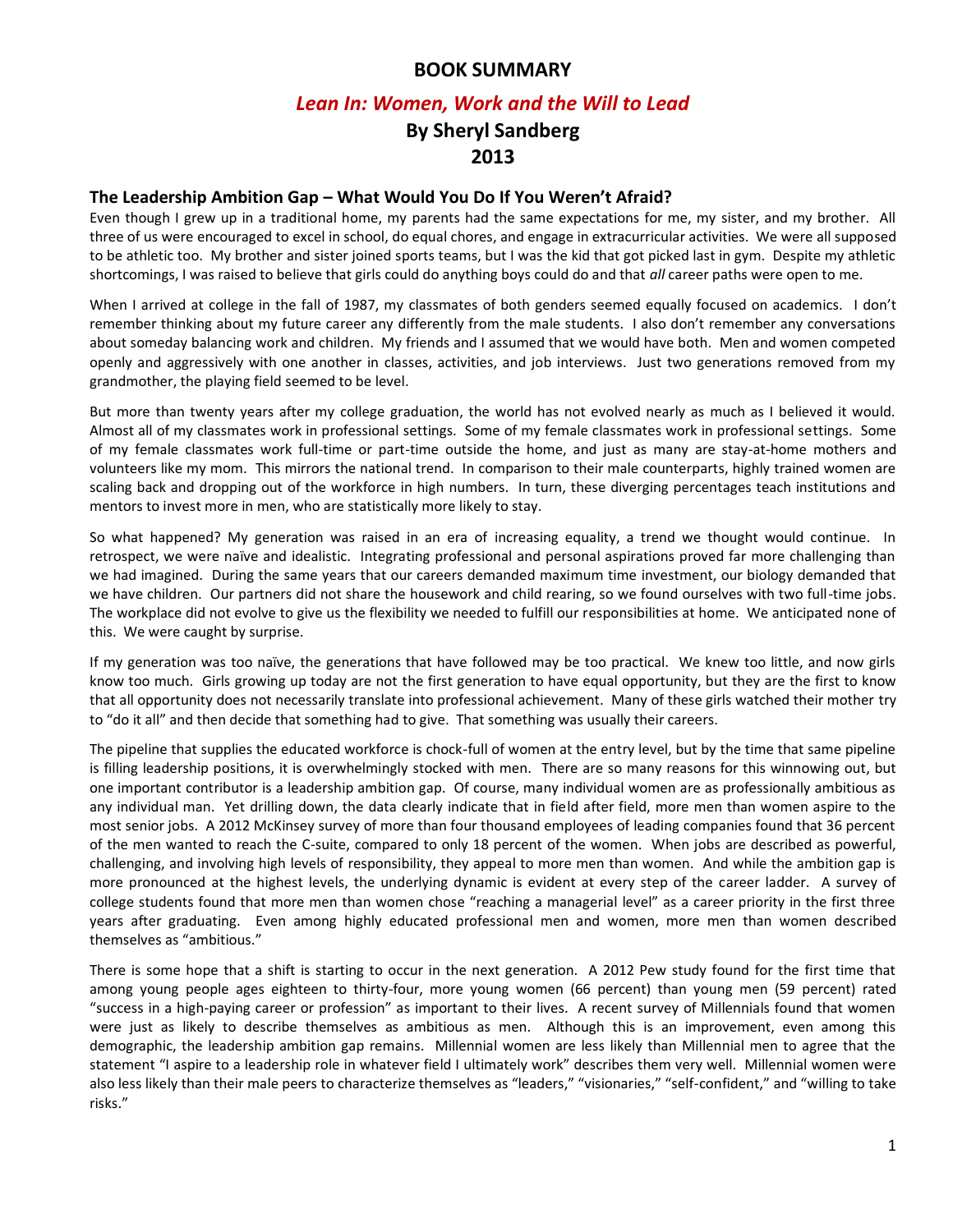Since more men aim for leadership roles, it is not surprising that they obtain them, especially given all the other obstacles that women have to overcome. Professional ambition is expected of men but is optional – or worse, sometimes even a negativefor women. "She is very ambitious" is not a compliment in our culture. Aggressive and hard-charging women violate unwritten rules about acceptable social conduct. Men are continually applauded for being ambitious and powerful and successful, but women who display these same traits often pay a social penalty. Female accomplishments come at a cost.

Many have argued with me that ambition is not the problem. Women are not less ambitious than men, they insist, but more enlightened with different and more meaningful goals. I do not dismiss or dispute this argument. There is far more to life than climbing a career ladder, including raising children, seeking personal fulfillment, contributing to society and improving the lives of others. And there are many people who are deeply committed to their jobs but do not – and should not have to – aspire to run their organizations. Leadership roles are not the only way to have profound impact.

Compounding the problem is a social-psychological phenomenon called "stereotype threat." Social scientists have observed that when members of a group are made aware of a negative stereotype, they are more likely to perform according to that stereotype. For example, stereotypically, boys are better at math and science than girls. When girls are reminded of their gender before a math or science test, even by something as simple as checking off an M or F box at the top of the test, they perform worse. Stereotype threat discourages girls and women from entering technical fields and is one of the key reasons that so few study computer science.

The stereotype of a working woman is rarely attractive. Popular culture has long portrayed successful working women as so consumed by their careers that they have no personal life. A study found that of Millennial men and women who work in an organization with a woman in a senior role, only about 20 percent want to emulate her career. This unappealing stereotype is particularly unfortunate since most women have no choice but to remain in the workforce. About 41 percent of mothers are primarily breadwinners and earn the majority of their family's earnings. Another 23 percent of mothers are co-breadwinners, contributing at least a quarter of the family's earnings. The number of women supporting families on their own is increasing quickly; between 1973 and 2006, the proportion of families headed by a single mother grew from one to ten to one in five. These numbers are dramatically higher in Hispanic and African-American families. Twenty-seven percent of Latino children and 52 percent of African-American children are being raised by a single mother.

Of all industrialized nations in the world, the United States is the only one without a paid maternity leave policy. For many men, the fundamental assumption is that they can have both a successful professional life and a fulfilling personal life. For many women, the assumption is that trying to do both is difficult at best and impossible at worst. Women are surrounded by headlines and stories warning them that they cannot be committed to both their families and their careers. They are told over and over again that they have to choose, because if they try to do too much, they'll be harried and unhappy. Framing the issues as "work-life balance" – as if the two were diametrically opposed – practically ensures work will lose out. Who would ever choose work over life?

The good news is that not only can women have both families and careers, they can thrive while doing so. In 2009, Sharon Meers and Joanna Strober published *Getting to 50/50*, a comprehensive review of governmental, social science, and original research that led them to conclude that children, parents, and marriages can all flourish when both parents have full careers. The data plainly reveal that sharing financial and child-care responsibilities leads to less guilty moms, more involved dads, and thriving children. Professor Rosalind Chait Barnett at Brandeis University did a comprehensive review of studies on work-life balance and found that women who participate in multiple roles actually have lower levels of anxiety and high levels of mental well-being. Employed women reap rewards including greater financial security, more stable marriages, better health, and, in general, increase life satisfaction.

We need more portrayals of women as competent professionals and happy mothers – or even happy professionals and competent mothers. The current negative images may make us laugh, but they also make women unnecessarily fearful by presenting life's challenges as insurmountable. Our culture remains baffled: *I don't know how she does it.*

Fear is at the root of so many of the barriers that women face. Fear of not being liked. Fear of making the wrong choice. Fear of drawing negative attention. Fear of overreaching. Fear of being judged. Fear of failure. And the holy trinity of fear: the fear of being a bad mother/wife/daughter.

In 2011, Debra Spar, president of Barnard College, invited me to deliver its commencement address. This speech was the first time I openly discussed the leadership ambition gap. Standing on the podium, I felt nervous. I told the members of the graduating class that they could be ambitious not just in pursuing their dreams but in aspiring to become leaders in their fields. I knew this message could be misinterpreted as my judging women for not making the same choices that I have. Nothing could be farther from the truth. I believe that choice means choice for all of us. But I also believe that we need to do more to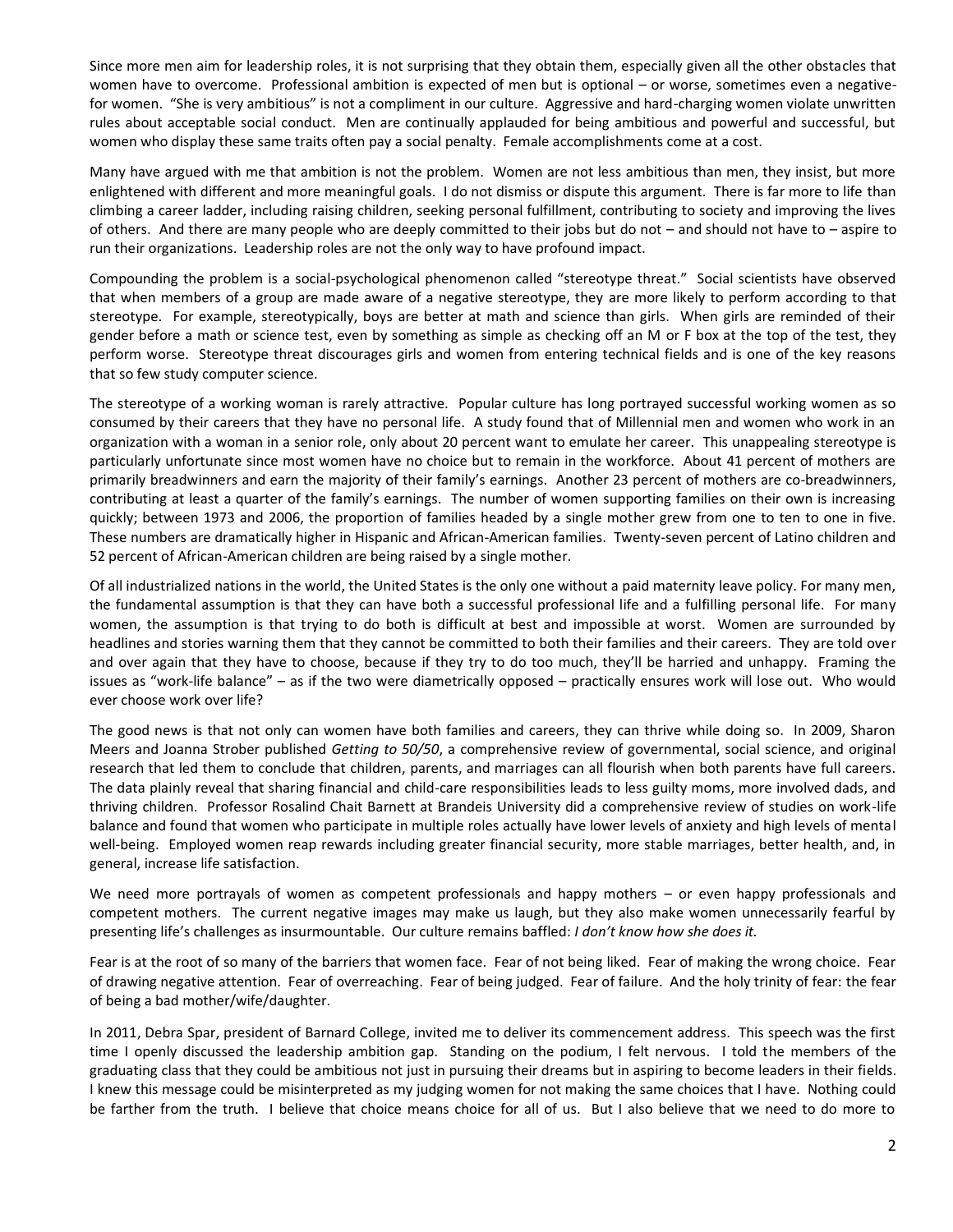encourage women to reach for leadership roles. If we can't tell women to aim high at a college graduation, when can we? As I addressed the enthusiastic women, I found myself fighting back the tears. I know my speech was meant to motivate them, but they actually motivated me. In the months that followed, I started thinking that I should speak up more often and more publicly about these issues. I should urge more women to believe in themselves and aspire to lead. I should urge more men to become part of the solution by supporting women in the workforce and at home. Writing this book is not just me encouraging others to lean in. This is me leaning in. Writing this book is what I would do if I weren't afraid.

#### **Sit at the Table**

A few years ago, I hosted a meeting for Treasury Secretary Tim Geithner at Facebook. Secretary Geithner arrived with four members of his staff, two senior and two more junior, and we all gathered in our one nice conference room. Our invited guests, mostly men, grabbed their plates and food and sat down at the large conference table. Secretary Geithner's team, all women, took their food last and sat in chairs off to the side of the room. I motioned for the women to come sit at the table, waving them over so they would feel welcomed. They demurred and remained in their seats.

The four women had every right to be at this meeting, but because of their seating choice, they seemed like spectators rather than participants. I knew I had to say something. So after the meeting, I pulled them aside to talk. I pointed out that they should have sat at the table even without an invitation, but when publicly welcomed, they most certainly should have joined. At first, they seemed surprised, and then they agreed.

My senior year of college, I was inducted into the Phi Beta Kappa honor society. At that time, Harvard and Radcliffe had separate chapters, so my ceremony was for women only. The keynote speaker, Dr. Peggy McIntosh from the Wellesley Centers for Women, gave a talk called "Feeling Like a Fraud." She explained that many people, but especially women, feel fraudulent when they are praised for their accomplishments. Instead of feeling worthy of recognition, they feel undeserving and guilty, as if a mistake has been made. Despite being high achievers, even experts in their fields, women can't shake the sense that it is only a matter of time until they are found out for who they really are – impostors with limited skills or abilities.

This phenomenon of capable people being plagued by self-doubt has a name – the impostor syndrome. Both men and women are susceptible to the impostor syndrome, but women tend to experience it more intensely and be more limited by it.

For women, feeling like a fraud is a symptom of a greater problem. We consistently underestimate ourselves. Multiple studies in multiple industries show that women often judge their own performance as worse than it actually is, while men judge their own performance as better than it actually is. Ask a man to explain his success and he will typically credit his own innate qualities and skills. Ask a woman the same question and she will attribute her success to external factors, insisting she did well because she "worked really hard," or "got lucky," or "had help from others." Men and women also differ when it comes to explaining failure. When a man fails, he points to factors like "didn't study enough" or "not interested in the subject matter." When a woman fails, she is more likely to believe it is due to an inherent lack of ability. And in situations where a man and a woman each receive negative feedback, the woman's self-confidence and self-esteem drop to a much greater degree. The internalization of failure and the insecurity it breeds hurt future performance, so this pattern has serious long-term consequences.

I learned over time that while it is hard to shake feelings of self-doubt, I could understand that there was a distortion. I would never possess my brother's effortless confidence, but I could challenge the notion that I was constantly headed for failure. When I felt like I was not capable of doing something, I'd remind myself that I did not fail all of my exams in college. Or even one. I learned to undistort the distortion.

When I don't feel confident, one tactic I've learned is that it sometimes helps to fake it. I discovered this when I was an aerobics instructor in the 1980s. Influenced by the gospel of Jane Fonda, aerobics meant smiling solidly for a full hour. Some days, the smile came naturally. Other days, I was in a lousy mood and had to fake it. Yet after an hour of forced smiling, I often felt cheerful.

Research backs up this "fake it till you feel it" strategy. One study found that when people assumed a high-power pose (for example, taking up space by spreading their limbs) for just two minutes, their dominance hormone levels (testosterone) went up and their stress hormone levels (cortisol) went down. As a result, they felt more powerful and in charge and showed a greater tolerance for risk. A simple change in posture led to a significant change in attitude.

I would not suggest that anyone move beyond feeling confident into arrogance or boastfulness. No one likes that in men or women. But feeling confident – or pretending that you feel confident – is necessary to reach for opportunities. It's a cliché, but opportunities are rarely offered; they're seized. At a certain point it's your ability to learn quickly that matters. One of the things I tell people these days is that there is no perfect fit when you're looking for the next big thing to do. You have to take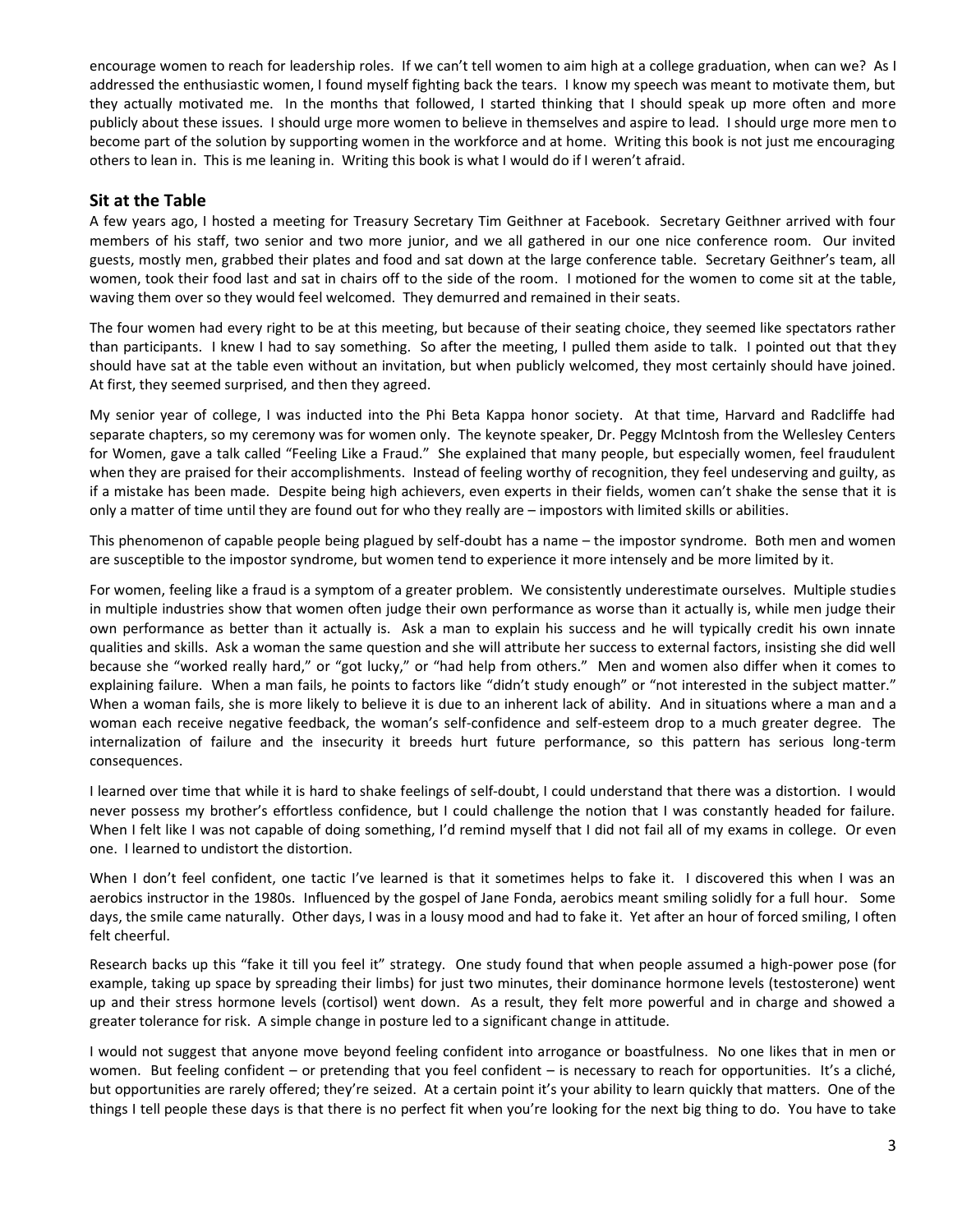opportunities and make an opportunity fit for you, rather than the other way around. The ability to learn is the most important quality a leader can have.

If we want a world with greater equality, we need to acknowledge that women are less likely to "keep their hands up." We need institutions and individuals to notice and correct for this behavior by encouraging, promoting, and championing more women. And women have to learn to keep their hands up, because when they lower them, even managers with the best intentions might not notice.

I know that my success comes from hard work, help from others, and being at the right place at the right time. I feel a deep and enduring sense of gratitude to those who have given me opportunities and support. I recognize the sheer luck of being born into my family in the United States rather than one of the many places in the world where women are denied basic rights. I believe that all of us – men and women alike – should acknowledge good fortune and thank the people who have helped us. No one accomplishes anything all alone.

But I also know that in order to grow and challenge myself, I have to believe in my own abilities. I still face situations that I fear are beyond my capabilities. I still have days when I feel like a fraud. And I still sometimes find myself spoken over and discounted while men sitting next to me are not. But now I know how to take a deep breath and keep my hand up. I have learned to sit at the table.

#### **Success and Likeability**

In 2003, Columbia Business School professor Frank Flynn and New York University professor Cameron Anderson ran an experiment to test perceptions of men and women in the workplace. They started with a Harvard Business School case study about a real-life entrepreneur named Heidi Roizen. The case described how Roizen became a successful venture capitalist by using her "outgoing personality … and vast personal and professional network [that] included many of the most powerful business leaders in the technology sector." Flynn and Anderson assigned half the students to read Heidi's story and gave the other half the same story with just one difference – they change the name "Heidi" to "Howard."

Professors Flynn and Anderson then polled the students about their impressions of Heidi or Howard. The students rated Heidi and Howard as equally competent, which made sense since "their" accomplishments were completely identical. Yet while students respected both Heidi and Howard, Howard came across as a more appealing colleague. Heidi, on the other hand, was often seen as selfish and not "the type of person you would want to hire or work for." The same data with a single difference – gender – created vastly different impressions.

This experiment supports what research has already clearly shown: success and likeability are positively correlated for men and negatively correlated for women. When a man is successful, he is liked by both men and women. When a woman is successful, people of both genders like her less. This truth is both shocking and unsurprising: shocking because no one would ever admit to stereotyping on the basis of gender and unsurprising because clearly we do.

Decades of social science studies have confirmed what the Heidi/Howard case study so blatantly demonstrates: we evaluate people based on stereotypes (gender, race, nationality, and age, among others). Our stereotype of men holds that they are providers, decisive, and driven. Our stereotype of women holds that they are caregivers, sensitive, and communal. Because we characterize men and women in opposition to each other, professional achievement and all the traits associated with it get placed in the male column. By focusing on her career and taking a calculated approach to amassing power, Heidi violated our stereotypical expectations of women. Yet by behaving in the same manner, Howard lived up to our stereotypical expectations of men. The end result? Liked him, disliked her.

We're aware that when a woman acts forcefully or competitively, she's deviating from expected behavior. If a woman pushes to get the job done, if she's highly competent, if she focuses on her results rather than on pleasing others, she's acting like a man. And if she acts like a man, people dislike her. In response to this negative reaction, we temper our goals. Author Ken Auletta summarized this phenomenon in *The New Yorker* when he observed that for women, "self-doubt becomes a form of self-defense." In order to protect ourselves from being disliked, we question our abilities and downplay our achievements, especially in the presence of others. We put ourselves down before others can.

If a woman is competent she doesn't seem nice enough. If a woman seems really nice, she is considered more nice than competent. Since people want to hire and promote those who are both competent and nice, this creates a huge stumbling block for women. Acting in stereotypically feminine ways makes it difficult to reach for the same opportunities as men, but defying expectations and reaching for those opportunities leads to being judged as undeserving and selfish. Nothing has changed since high school; intelligence and success are not clear paths to popularity at any age. This complicates everything because at the same time women need to sit at the table and own their success, doing so causes them to be liked less.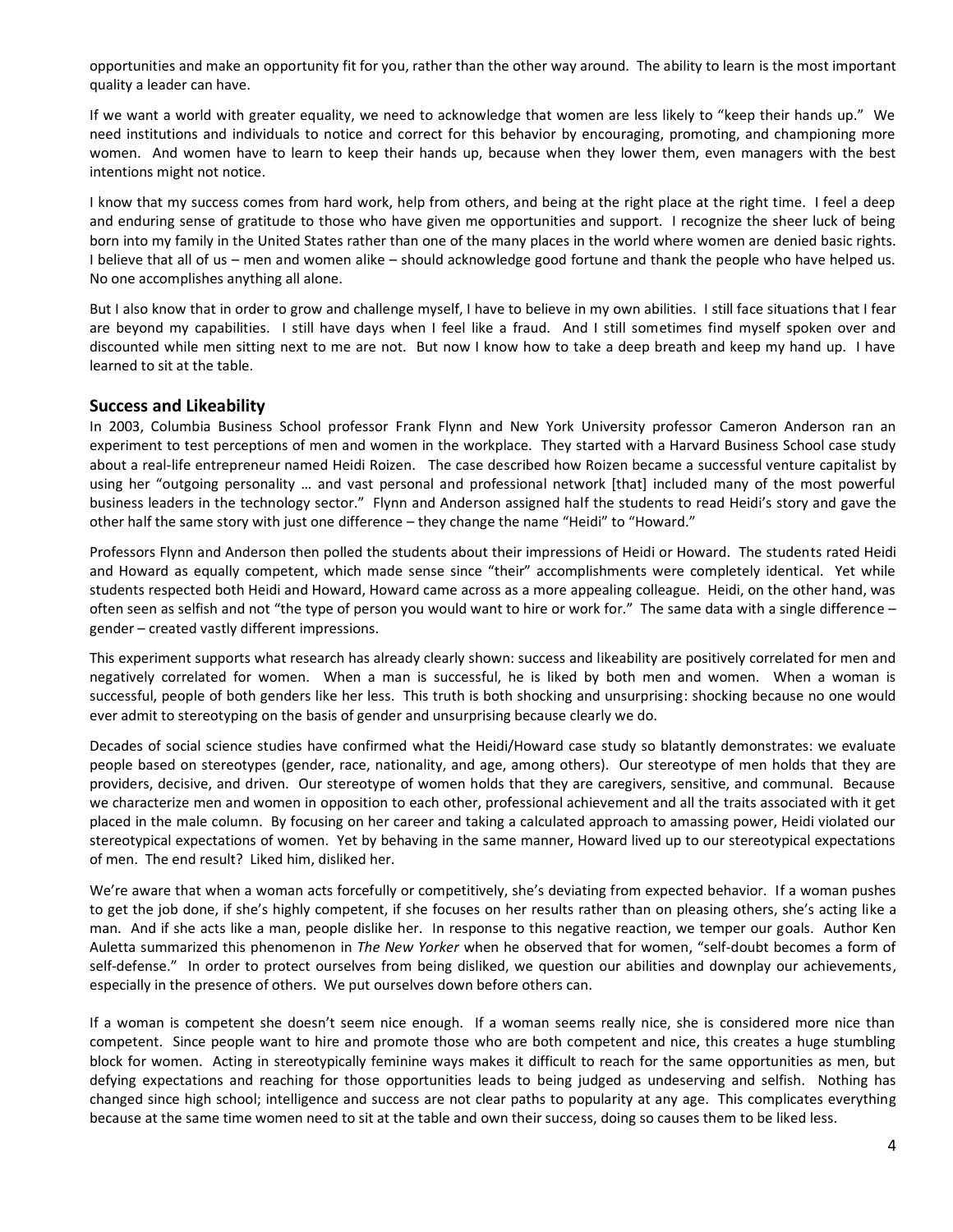Most people, myself included, really want to be liked – and not just because it feels good. Being liked is also a key factor in both professional and personal success. A willingness to make an introduction or advocate for or promote someone depends upon having positive feelings about that person. We need to believe in her ability to do the job and get along with everybody while doing it. That's why, instinctively, many of us feel pressure to mute our accomplishments.

Owning one's success is key to achieving more success. Professional advancement depends upon people believing that an employee is contributing to good results. Men can comfortably claim credit for what they do as long as they don't veer into arrogance. For women, taking credit comes at a real social and professional cost. In fact, a woman who explains why she is qualified or mentions previous successes in a job interview can lower her chances of getting hired.

As if this double bind were not enough to navigate, gendered stereotypes can also lead to women having to do additional work without additional reward. When a man helps a colleague, the recipient feels indebted to him and is highly likely to return the favor. But when a woman helps out, the feeling of indebtedness is weaker. She's communal, right? She wants to help others. Professor Flynn calls this the "gender discount" problem, and it means that women are paying a professional penalty for their presumed desire to be communal. On the other hand, when a man helps a coworker, it's considered an imposition and he is compensated with more favorable performance evaluations and rewards like salary increases and bonuses. Even more frustrating, when a woman declines to help a colleague, she often receives less favorable reviews and fewer rewards. But a man who declines to help? He pays no penalty.

Because of these unfair expectations, women find themselves in "damned if they do" and "doomed if they don't" situations. This is especially true when it comes to negotiations concerning compensation, benefits, titles and other perks. By and large, men negotiate more than women. There is little downside when men negotiate for themselves. People expect men to advocate on their own behalf, point out their contributions, and be recognized and rewarded for them. For men, there is truly no harm in asking. But since women are expected to be concerned with others, when they advocate for themselves or point to their own value, both men and women react unfavorably. Interestingly, women can negotiate as well as or even more successfully than men when negotiating for others (such as their company or a colleague), because in these cases, their advocacy does not make them appear self-serving. However, when a woman negotiates on her own behalf, she violates the perceived gender norm. Both male and female colleagues often resist working with a woman who has negotiated for a higher salary because she's seen as more demanding than a woman who refrained from negotiating. Even when a woman negotiates successfully for herself, she can pay a longer-term cost in goodwill and future advancement. Regrettably, all women are Heidi. Try as we might, we just can't be Howard.

The goal of successful negotiation is to achieve our objectives and continue to have people like us. Professor Hannah Riley Bowles, who studies gender and negotiations at Harvard's Kennedy School of Government, believes that women can increase their chances of achieving a desired outcome by doing two things in combination. First women must come across as being nice, concerned about others, and "appropriately" female. When women take a more instrumental approach ("This is what I want and deserve"), people react far more negatively.

But a communal approach is not enough. According to Professor Bowles, the second thing women must do is to provide a legitimate explanation for the negotiation. Men don't have to legitimize their negotiations; they are expected to look out for themselves. Women, however, have to justify their requests. One way of doing this is to suggest that someone more senior encouraged the negotiation ("My manager suggested I talk with you about my compensation") [Marsha Clark note – strongly disagree, own it] or to cite industry standards ("My understanding is that jobs that involve this level of responsibility are compensated in this range"). Still, every negotiation is unique, so women must adjust their approach accordingly.

Arianna Huffington, founder of the Huffington Post, believes that learning to withstand criticism is a necessity for women. Early in her career, Arianna realized that the cost of speaking her mind was that she would inevitably offend someone. She does not believe it is realistic or even desirable to tell women not to care when we are attacked. Her advice is that we should let ourselves react emotionally and feel whatever anger or sadness being criticized evokes for us. And then we should quickly move on. She points to children as her role model. A child can cry one moment and run off to play in the next. For me, this has been good advice. I wish I were strong enough to ignore what others say, but experience tells me I often can't. Allowing myself to feel upset, even really upset, and then move on – that's something I can do.

It also helps to lean on one another. We can comfort ourselves with the knowledge that the attacks are not personal. Real change will come when powerful women are less of an exception. It is easy to dislike senior women because there are so few. If women held 50 percent of the top jobs, it would just not be possible to dislike that many people.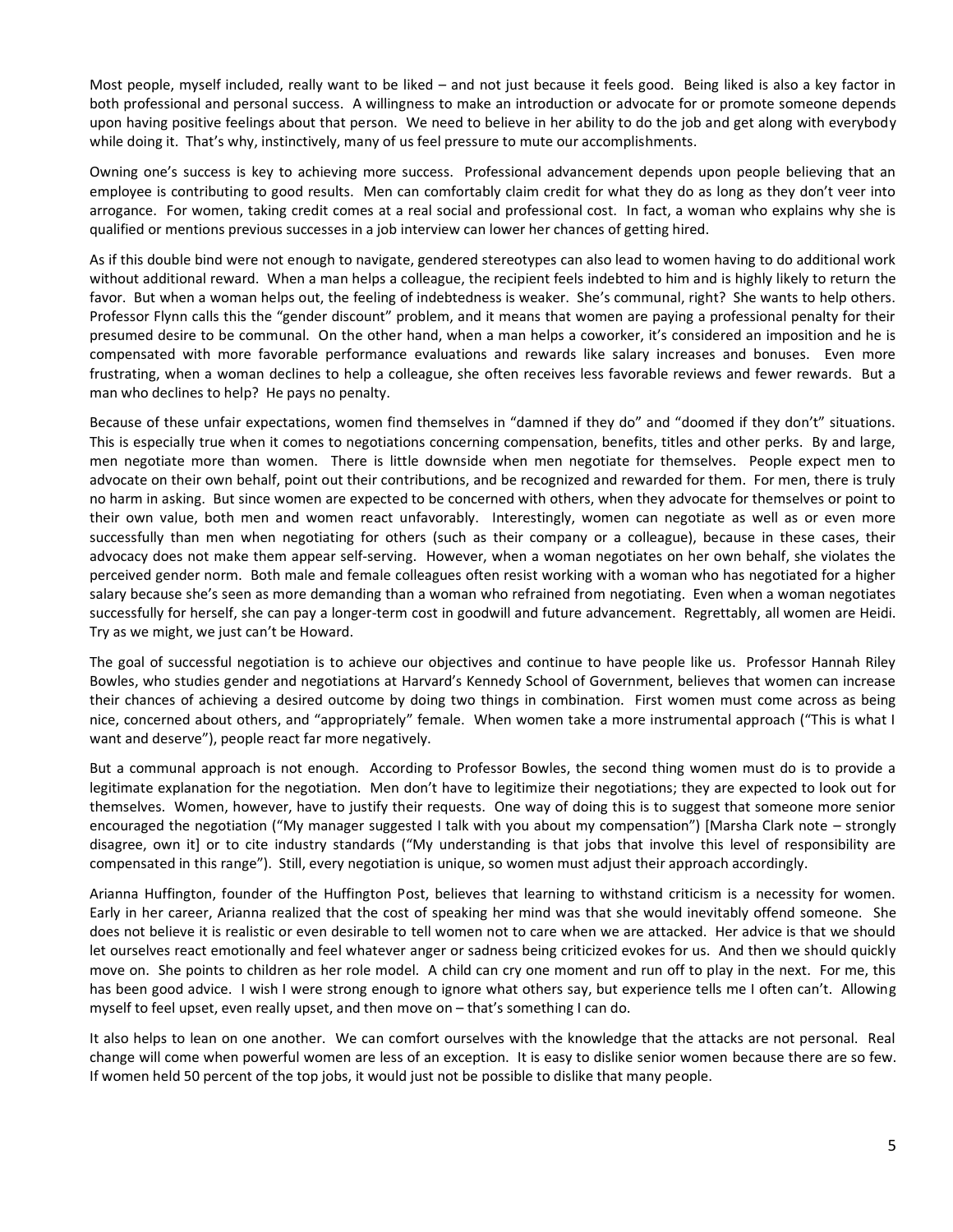Since 1999, editor Pattie Sellers of *Fortune* magazine has overseen an annual conference that she calls the Most Powerful Women Summit. [Sheryl and other attending women pushed back against the reference to "Most Powerful" Women.] Pattie explained that she and her colleagues chose the name on purpose to force women to confront their own power and feel more comfortable with the word. I still struggle with this. I am fine applying the word "powerful" to other women – the more the better – but I still shake my head in denial when it is applied to me. The nagging voice in the back of my head reminds me, as it did in business school. "Don't flaunt your success, or even let people know about your success. If you do people won't like you.

Less than six months after I started at Facebook, Mark and I sat down for my first formal review. One of the things he told me was that my desire to be liked by everyone would hold me back. He said that when you want to change things, you can't please everyone. If you do please everyone, you aren't making enough progress. Mark was right.

# **It's a Jungle Gym, Not a Ladder**

As of 2010, the average American had eleven jobs from the ages of eighteen to forty-six alone. This means that the days of joining an organization or corporation and staying there to climb that one ladder are long gone.

A jungle gym scramble is the best description of my career. Younger colleagues and students frequently ask me how I planned my path. When I tell them I didn't, they usually react with surprise followed by relief. They seem encouraged to know that careers do not need to be mapped out from the start. This is especially comforting in a tough market where job seekers often have to accept what is available and hope that it points in a desirable direction. We all want a job or role that truly excites and engages us. This search requires both focus and flexibility, so I recommend adopting two concurrent goals: a long-term dream and an eighteen-month plan.

Throughout my childhood, my parents emphasized the importance of pursuing a meaningful life. Dinner discussions often centered on social injustice and those fighting to make the world a better place. As a child, I never thought about what I wanted to be, but I thought a lot about what I wanted to do. As sappy as it sounds, I hoped to change the world. I always believed I would work at a non-profit or in government. That was my dream. And while I don't believe in mapping out each step of a career, I do believe it helps to have a long-term dream or goal.

A long-term dream does not have to be realistic or even specific. It may reflect the desire to work in a particular field or to travel throughout the world. Maybe the dream is to have professional autonomy or a certain amount of free time. Maybe it's to create something lasting or win a coveted prize. Some goals require more traditional paths; anyone who aspires to become a Supreme Court justice should probably start by attending law school. But even a vague goal can provide direction, a far-off guidepost to move toward.

Just as I believe everyone should have a long-term dream, I also believe everyone should have an eighteen-month plan. Typically, my eighteen-month plan set goals on two fronts. First and most important, I set targets for what my team can accomplish. Employees who concentrate on results and impact are the most valuable. This is not just thinking communally – the expected and often smart choice for a woman – but simply good business. Second, I try to set more personal goals for learning new skills in the next eighteen months. It's often painful, but I ask myself, "How can I improve?" If I am afraid to do something, it is usually because I am not good at it or perhaps am too scared to even try.

Trying to overcorrect is a great way to find middle ground. In order for me to speak the right amount in a meeting, I have to feel as if I am saying very little. People who are shy will have to feel like they are saying way too much. Overriding our natural tendencies is very difficult.

In many cases, women need to be more open to taking risks in their careers. The cost of stability is often diminished opportunities for growth. Of course, there are times in life when being risk averse is a good thing; adolescent and adult males drown in much greater numbers than adolescent and adult females. But in business, being risk averse can result in stagnation. An analysis of senior corporate management appointments found that women are significantly more likely than men to continue to perform the same function even when they take on new duties. And when female managers move up, they are more likely to do so internally instead of switching to a different company. At times, staying in the same functional area in the same organization creates inertia and limits opportunity to expand. Seeking out diverse experiences is useful preparation for leadership.

Being risk averse in the workplace can also cause women to be more reluctant to take on challenging tasks. In my experience, more men look for stretch assignment and take on high-visibility projects, while more women hang back. Research suggests that this is particularly true for women in environments that emphasize individual performance or when women are working closely with men.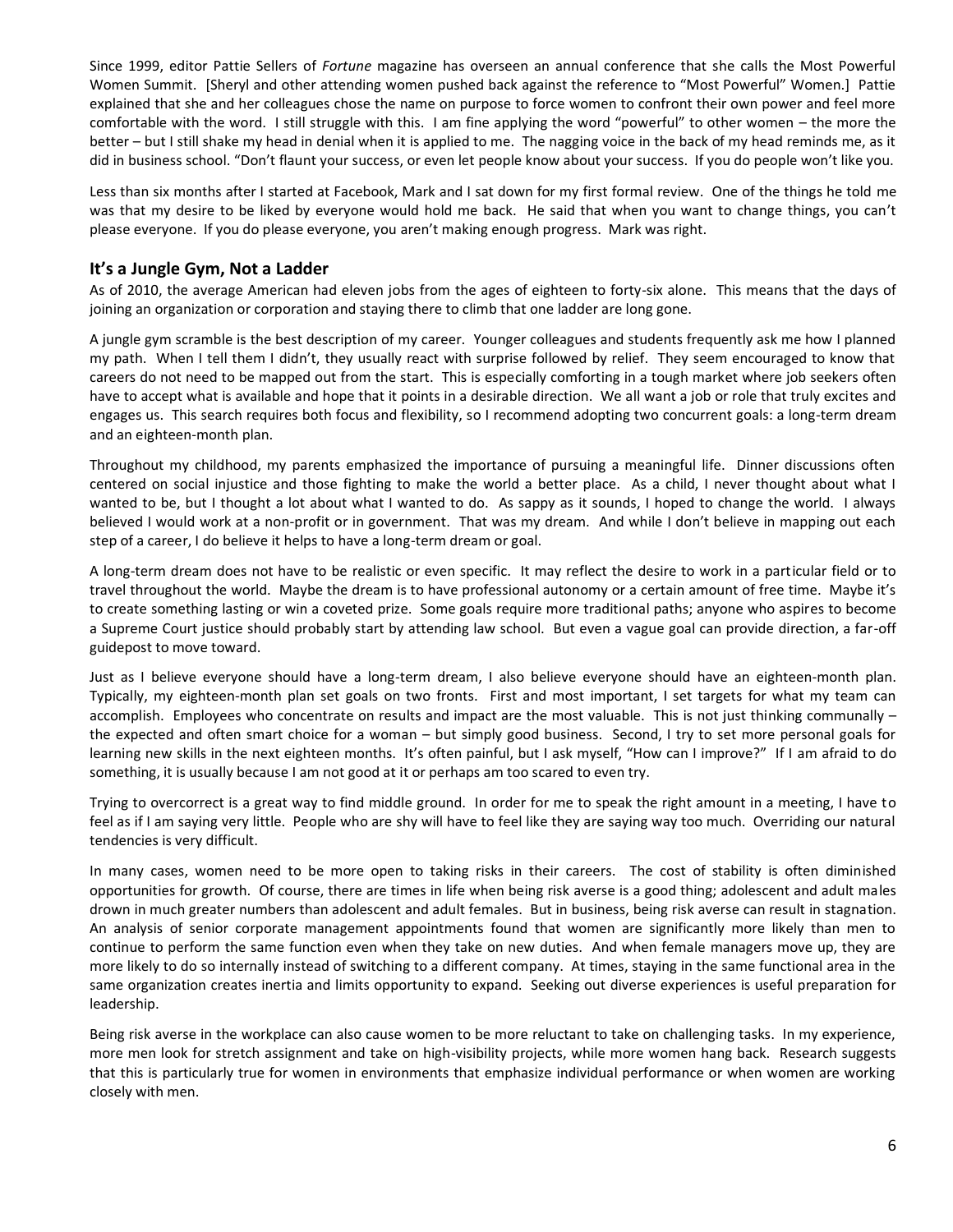One reason women avoid stretch assignments and new challenges is that they worry too much about whether they currently have the skills they need for a new role. This can become a self-fulfilling prophecy, since so many abilities are acquired on the job. An internal report at Hewlett Packard revealed that women only apply for open jobs if they think they meet 100 percent of the criteria listed. Men apply if they think they meet 60 percent of the requirements. This difference has a huge ripple effect. Women need to shift from thinking "I'm not ready to do that" to thinking "I want to do that – and I'll learn by doing it."

Women are also more reluctant to apply for promotions even when deserved, often believing that good performance will naturally lead to rewards. Carol Frohlinger and Deborah Kolb, founders of Negotiating Women, Inc., describe this as the "Tiara Syndrome," where women "expect that if they keep doing their job well someone will notice them and place a tiara on their head." In a perfect meritocracy, tiaras would be doled out to the deserving, but I have yet to see one floating around an office. Hard work and results *should* be recognized by others, but when they aren't, advocating for oneself becomes necessary. As discussed earlier, this must be done with great care. But it must be done.

Taking risks, choosing growth, challenging ourselves, and asking for promotions (with smiles on our faces, of course) are all important elements of managing a career. One of my favorite quotes comes from author Alice Walker, who observed, "The most common way people give up their power is by thinking they don't have any." Do not wait for power to be offered. Like that tiara, it might never materialize. And anyway, who wears a tiara on a jungle gym?

# **Are You My Mentor?**

When someone finds the right mentor, it is obvious. The question becomes a statement. Chasing or forcing that connection rarely works, and yet I see women attempt this all the time. When I give speeches or attend meetings a startling number of women introduce themselves and, in the same breath, ask me to be their mentor. I cannot recall a single man asking me to do the same (although men have asked me to mentor their wives or girlfriends).

The men [are] focusing on how to manage a business and the women [are] focusing on how to manage a career. The men wanted answers and the women wanted permission and help. I realized that searching for a mentor has become the professional equivalent of waiting for Prince Charming.

To be clear, the issue is not whether mentorship is important. It is. Mentorship and sponsorship are crucial for career progression. Both men and women with sponsors are more likely to ask for stretch assignments and pay raises than their peers of the same gender without sponsors. Unfortunately for women, men often have an easier time acquiring and maintaining these relationships. One recent study shows that men are significantly more likely than women to be sponsored and that those with sponsors are more satisfied with their rates of advancement.

Because it is harder for young women to find mentors and sponsors, they are taking a more active role in seeking them out. And while I normally applaud assertive behavior, this energy is sometimes misdirected. No matter how crucial these connections are they probably won't develop from asking a virtual stranger, "Will you be my mentor?" The strongest relationships spring out of a real and often earned connection felt by both sides.

Studies show that mentors select protégés based on performance and potential. Intuitively, people invest in those who stand out for their talent or who can really benefit from help. Mentors continue to invest when mentees use their time well and are truly open to feedback. It may turn into a friendship, but the foundation is a professional relationship. Given this, I believe we have sent the wrong message to young women. We need to stop telling them, "Get a mentor and you will excel." Instead, we need to tell them, "Excel and you will get a mentor."

Mentorship is often a more reciprocal relationship than it may appear, especially in situations where people are already working at the same company. The mentee may receive more direct assistance, but the mentor receives benefits too, including useful information, greater commitment from colleagues, and a sense of fulfillment and pride. Sociologists and psychologists have long observed our deep desire to participate in reciprocal behavior. The fact that humans feel obligated to return favors has been documented in virtually all societies and underpins all kinds of social relationships. The mentor/mentee relationship is no exception. When done right, everybody flourishes.

Getting the attention of a senior person with a virtuoso performance works, but it's not the only way to get a mentor. I have seen lower-level employees nimbly grab a moment after a meeting or in the hall to ask advice from a respected and busy senior person. The exchange is casual and quick. After taking that advice, the would-be mentee follows up to offer thanks and then uses that opportunity to ask for more guidance. Without even realizing it, the senior person becomes involved and invested in the junior person's career. The word "mentor" never needs to be uttered. The relationship is more important than the label.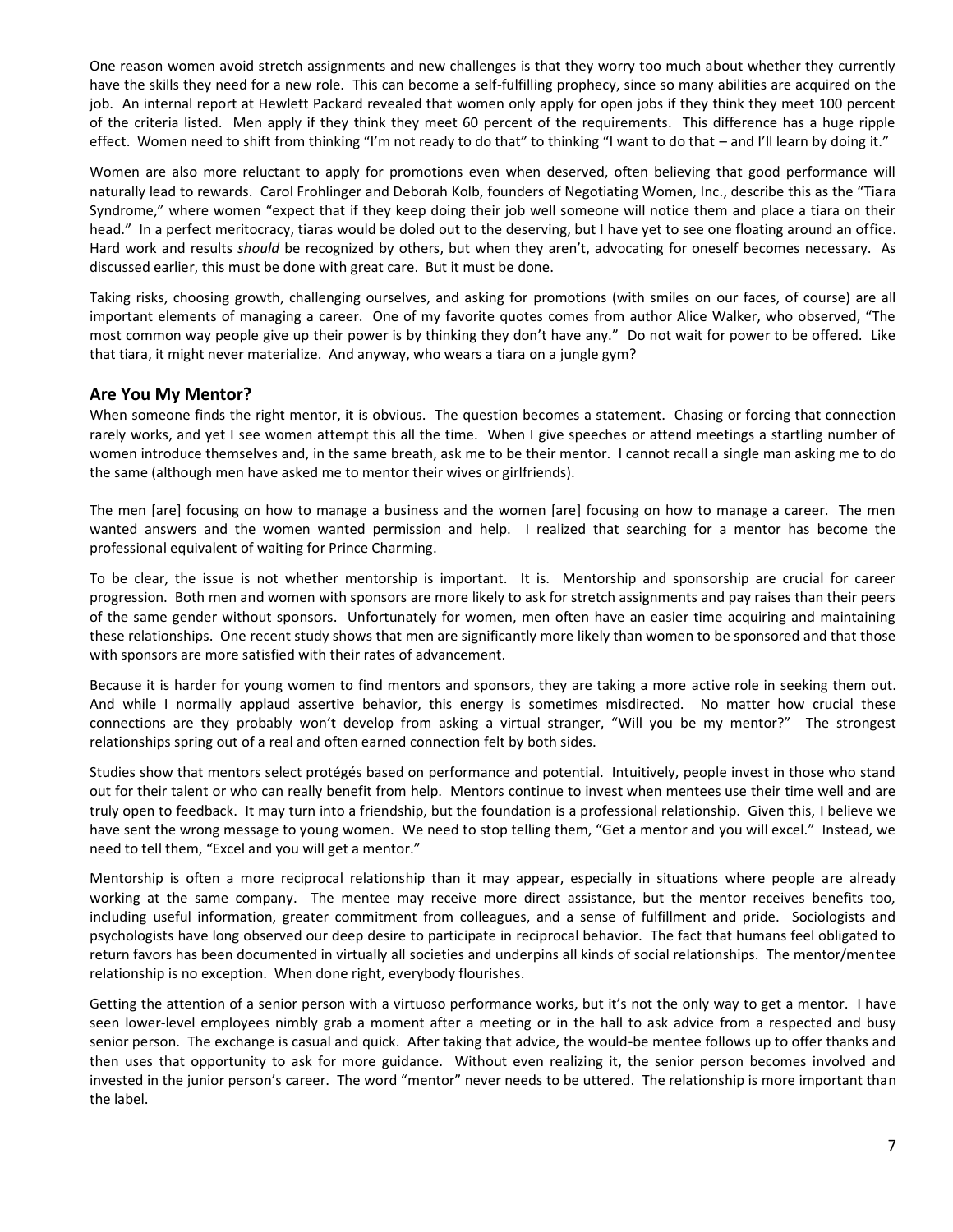The label itself is open to interpretation. For years, I kept an eye on an enormously talented young woman on my team at Google and advised her each time she had a major decision to make. I never used the word "mentor," but I invested a lot time in her development. So I was surprised one day when she stated flatly that she "never had a mentor or anyone really looking out" for her. I asked what a mentor meant to her. She explained that it would be someone she spoke to for at least an hour every week. I smiled, thinking, *that's not a mentor – that's a therapist*.

Few mentors have time for excessive hand-holding. Most are dealing with their high-stress jobs. A mentee who is positive and prepared can be a bright spot in a day. For this reason, mentees should avoid complaining excessively to a mentor. Using a mentor's time to validate feelings may help psychologically, but it is better to focus on specific problems with real solutions. Most people in positions to mentor are quite adept at problem solving. Give them a problem to solve. Sometimes highpotential women have a difficult time asking for help because they don't want to appear stumped. Being unsure how to proceed is the most natural feeling in the world. I feel that way all the time. Asking for input is not a sign of weakness but often the first step in finding the path forward.

It's wonderful when senior men mentor women. It's even better when they champion and sponsor them. Any male leader who is serious about moving toward a more equal world can make this a priority and be part of the solution. It should be a badge of honor for men to sponsor women. And since we know that different perspectives improve performance, companies should foster and reward this performance.

Junior women and senior men often avoid engaging in mentoring or sponsoring relationships out of fear of what others might think. A study published by the Center for Work-Life Policy and the Harvard Business Review reported that 64 percent of men at the level of vice president and above are hesitant to have a one-on-one meeting with a more junior woman. For their part, half the junior women avoided close contact with senior men. This evasiveness must end. Personal connections lead to assignments and promotions, so it needs to be okay for men and women to spend more informal time together the same way men can. A senior man and junior man at a bar are seen as mentoring. A senior man and a junior woman seen at a bar can be mentoring … but it looks like dating. This interpretation holds women back and creates a double bind. If women try to cultivate a close relationship with a male sponsor, they risk being the target of workplace gossip. If women try to get to the top without a sponsor's help, their careers will often stall. We cannot assume that interactions between men and women have a sexual component. And everyone has to make sure to behave professionally so women – and men – feel safe in all settings.

Peers can also mentor and sponsor one another. There is a saying that "all advice is autobiographical." Friends at the same stage of their careers may actually provide more current and useful counsel. Several of my older mentors advised me against taking a job at Google in 2001. Yet almost all my peers understood the potential of Silicon Valley. Peers are also in the trenches and may better understand problems that superiors do not, especially when those problems are generated by the superiors in the first place.

#### **Seek and Speak Your Truth**

Authentic communication is not always easy, but it is the basis for successful relationships at home and real effectiveness at work. Yet people constantly back away from honesty to protect themselves and others. This reticence causes and perpetuates all kinds of problems: uncomfortable issues that never get addressed, resentment that builds, unfit managers who get promoted rather than fired, and on and on. Often these situations don't improve because no one tells anyone what is really happening. We are so rarely brave enough to tell the truth.

Being honest in the workplace is especially difficult. All organizations have some form of hierarchy, which means that someone's performance is assessed by someone else's perception. This makes people even less likely to tell the truth. Every organization faces this challenge, no matter how flat they try to be. When psychologists study power dynamics, they find that people in low-power positions are more hesitant to share their views and often hedge their statements when they do. This helps explain why for many women, speaking honestly in a professional environment carries an additional set of fears. Fear of not being considered a team player. Fear of seeming negative or nagging. Fear that constructive criticism will come across as just plain old criticism. Fear that by peaking up, we will call attention to ourselves, which might open us up to attack (a fear brought to us by that same voice in the back of our heads that urges us not to sit at the table).

Communication works best when we combine appropriateness with authenticity, finding that sweet spot where opinions are not brutally honest but delicately honest. Speaking truthfully without hurting feelings comes naturally to some and is an acquired skill for others.

I learned from Fred [Kofman, a former MIT professor] that effective communication starts with the understanding that there is a point of view (my truth) and someone else's point of view (their truth). Rarely is there one absolute truth, so people who believe that they speak *the* truth are very silencing of others. When we recognize that we can only see things from our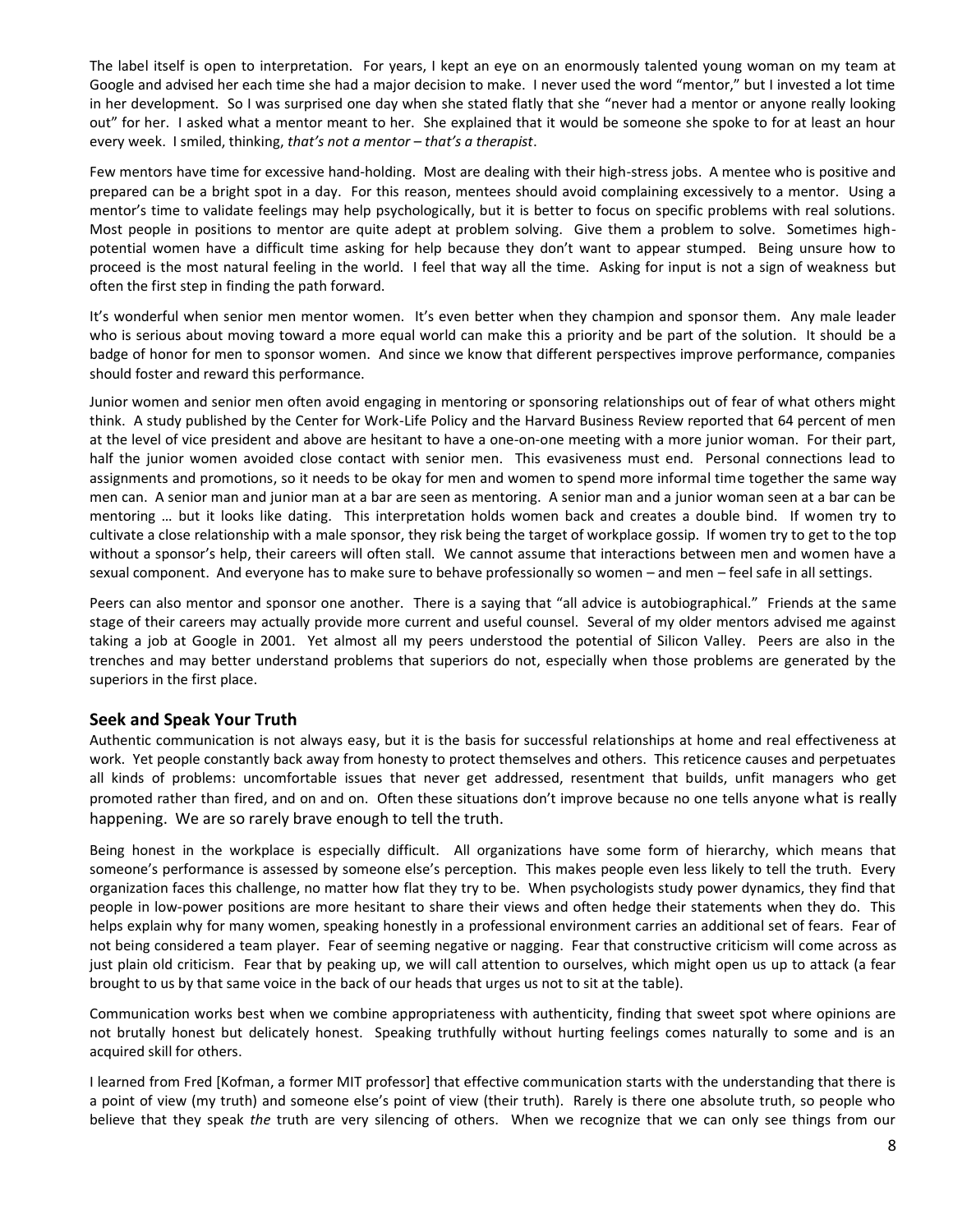perspective, we can share our truths in a non-threatening way. Statements of opinion are always more constructive in the first-person "I" form. Compare these two statements: "You never take my suggestions seriously" and "I feel frustrated that you have not responded to my last four emails, which leads me to believe that my suggestions are not that important to you. Is that so?" The former can elicit a quick and defensive "That's not true!" The latter is much harder to deny. One triggers a disagreement; the other sparks a discussion. I wish I could always maintain this perspective in my communications. I don't – but I continue to try.

When communicating hard truths, less is often more. The ability to listen is as important as the ability to speak. From the time my siblings and I were very young, our mother taught us – or more like forced us – to mirror each other, which means restating the other person's point before responding to it. As painful as this was at the time, reflecting someone's point of view clarifies the disagreement and becomes a starting point for resolution.

Being aware of a problem is the first to correcting it. It is nearly impossible to know how our actions are perceived by another. We can try to guess what they're thinking, but asking directly is far more effective. With real knowledge, we can adjust our actions and avoid getting tripped up.

As hard as it is to have an honest dialogue about business decisions, it is even harder to give individuals honest feedback. This is true for entry-level employees, senior leaders, and everyone in between. One thing that helps is to remember that feedback, like truth, is not absolute. Feedback is an opinion, grounded in observations and experiences, which allows us to know what impressions we make on others. The information is revealing and uncomfortable, which is why all of us would rather offer feedback to those who welcome it. If I make an observation or recommendation and someone reacts badly – or even just visibly tenses up – I quickly learn to save my comments for things that really matter. The upside of painful knowledge is so much greater than the downside of blissful ignorance.

I have also learned the hard way that being open to hearing the truth means taking responsibility for my mistakes. As often as I try to persuade other people to offer their honest views, it is still a challenge to elicit them. Miscommunication is always a two-way street. If I wanted more suggestions, I would have to take responsibility for making that clear. Another way to foster authentic communication is to speak openly about my own weaknesses. I acknowledge my impatience openly and ask my colleagues to let me know when I need to chill out. By mentioning this myself, I give others permission to bring up my impatience – and joke about it too.

When people are open and honest, thanking them publicly encourages them to continue while sending a powerful signal to others. [And] humor can be an amazing tool for delivering an honest message in a good-humored way. A recent study found that "sense of humor" was the phrase most frequently used to describe the most effective leaders. Unfortunately, our sense of humor sometimes fails us when we need it most. When I get emotional, it's very hard for me to treat a problem lightly.

Most women believe – and research suggests – that it is not a good idea to cry at work. It is never something that I plan to do, but on those rare occasions when I have felt really frustrated, or worse, betrayed, tears have filled my eyes. Even as I have gotten older, it still happens every so often. Sharing emotions builds deeper relationships. Motivation comes from working on things we care about. To really care about others, we have to understand them – what they like and dislike, what they feel as well as think. Emotion drives both men and women and influences every decision we make. Recognizing the role emotions play and being willing to discuss them makes us better managers, partners, and peers.

People often pretend that professional decisions are not affected by their personal lives. They are afraid to talk about their home situations at work as if one should never interfere with the other, when of course, they can and do. I know many women who won't discuss their children at work out of fear that their priorities will be questioned. I hope this won't always be the case. Not every workplace and every colleague [is] generous and caring. But I do think we are moving toward at least blurring the line between personal and professional. Increasingly, prominent thinkers in the field of leadership studies are challenging traditional notions of leadership. Their research suggests that presenting leadership as a list of carefully defined qualities no longer holds. Instead, true leadership stems from individuality that is honestly and sometimes imperfectly expressed. They believe leaders should strive for authenticity over perfection. This shift is good news for women, who often feel obliged to suppress their emotions in an attempt to come across as more stereotypically male. And it's also good news for men who may be doing the exact same thing.

Maybe someday shedding tears in the workplace will no longer be viewed as embarrassing or weak, but as a simple display of authentic emotion. And maybe the compassion and sensitivity that have historically held some women back will make them more natural leaders in the future. In the meantime, we can all hasten this change by committing ourselves to both seek – and speak – our truth.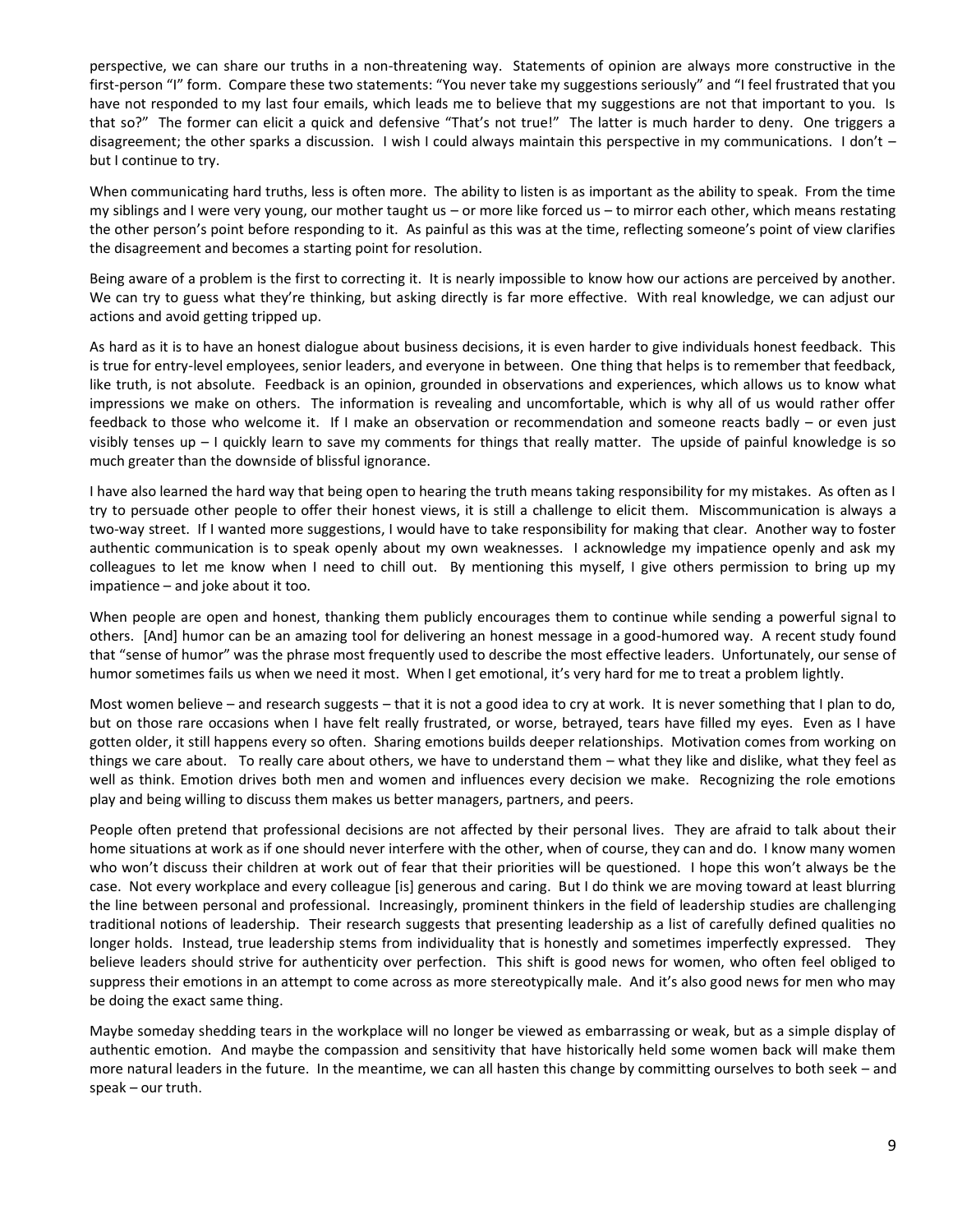## **Don't Leave Before You Leave**

As I've mentioned, I'm a big believer in thoughtful preparation. Everywhere I go, I carry a little notebook with my to-do list. But when it comes to integrating career and family, planning too far in advance can close doors rather than open them. I have seen this happen over and over. Women rarely make one big decision to leave the workforce. Instead they make a lot of small decisions along the way, making accommodations and sacrifices that they believe will be required to have a family. Of all the ways women hold themselves back, perhaps the most pervasive is that they leave before they leave.

The classic scenario unfolds like this. An ambitious and successful woman holds down a challenging career path with the thought of having children in the back of her mind. At some point, this thought moves to the front of her mind, typically once she finds a partner. The woman considers how hard she is working and reasons that to make room for a child she will have to scale back. A law associate might decide not to shoot for partner because someday she hopes to have a family. A teacher might pass on leading curriculum development for her school. A sales representative might take a smaller territory or not apply for a management role. Often without even realizing it, the woman starts reaching for new opportunities. If they are presented to her, she is likely to decline or offer the kind of hesitant "yes" that gets the project assigned to someone else. The problem is even if she were to get pregnant immediately, she still has nine months before she has to care for an actual child. And since women usually start this mental preparation well before trying to conceive, several years often pass between the thought and conception, let alone birth.

By the time the baby arrives, the woman is likely to be in a drastically different place in her career than she would have been had she not leaned back. Before, she was a top performer, on par with her peers in responsibility, opportunity, and pay. By not finding ways to stretch herself in the years leading up to motherhood, she has fallen behind. When she returns to the workplace after her child is born, she is likely to feel less fulfilled, underutilized, or underappreciated. She may wonder why she is working for someone (usually a man) who has less experience than she does. Or she may wonder why she does not have the exciting new project or the corner office. At this point, she probably scales her ambitions back even further since she no longer believes that she can get to the top. And if she has the financial resources to leave her job, she is more likely to do so.

The more satisfied a person is with her position, the less likely she is to leave. So the irony – and, to me, the tragedy – is that women wind up leaving the workforce precisely because of things they did to *stay in* the workforce. With the best of intentions, they end up in a job that is less fulfilling and less engaging. When they finally have a child, the choice – for those who have one – is between becoming a stay-at-home mother or returning to a less-than-appealing professional situation.

There are many powerful reasons to exit the workforce. Being a stay-at-home parent is a wonderful, and often necessary, choice for many people. Not every parent needs, wants, or should be expected to work outside the home. In addition, we do not control all of the factors that influence us, including the health of our children. Plus, many people welcome the opportunity to get out of the rat race. No one should pass judgment on these highly personal decisions. I fully support any man or woman who dedicates his or her life to raising the next generation. It is important and demanding and joyful work.

What I am arguing is that the time to scale back is when a break is needed or when a child arrives – not before, and certainly not years in advance. The months and years leading up to having children are not the time to lean back, but the critical time to lean in. Given life's variable, I would never recommend that every woman lean in regardless of circumstances. There have been times when I chose not to.

The birth of a child instantly changes how we defined ourselves. Women become mothers. Men become fathers. Couples become parents. Our priorities shift in fundamental ways. Parenting may be the most rewarding experience, but it is also the hardest and most humbling. If there were a right way to raise kids, everyone would do it. Clearly, that is not the case. One of the immediate questions new parents face is who will provide primary care for a child. The historical choice has been the mother. Breast-feeding alone has made this both the logical and the biological choice. But the advent of the modern-day breast pump has changed the equation.

Despite modern methods that can immunize the impact of biological imperatives, women still do the vast majority of child care. As a result, becoming a parent decreases workforce participation for women but not men. Forty-three percent of highly qualified women with children are leaving careers or "off-ramping" for a period of time.

Women who are most likely to leave the workforce are concentrated at opposite ends of the earning scale, married to men who earn the least and the most. In 2006, only 20 percent of mothers whose husband's earnings landed in the middle (between the  $25^{th}$  and  $75^{th}$  percentiles) were out of the labor force. In contrast, a whopping 52 percent of mothers with husbands in the bottom quarter and 40 percent of mothers with husbands in the top 5 percent were out of the labor force. Obviously, their reasons for staying home are vastly different. Mothers married to the lowest-earning men struggle to find jobs that pay enough to cover child care costs, which are increasingly unaffordable. Over the past decade, child care costs have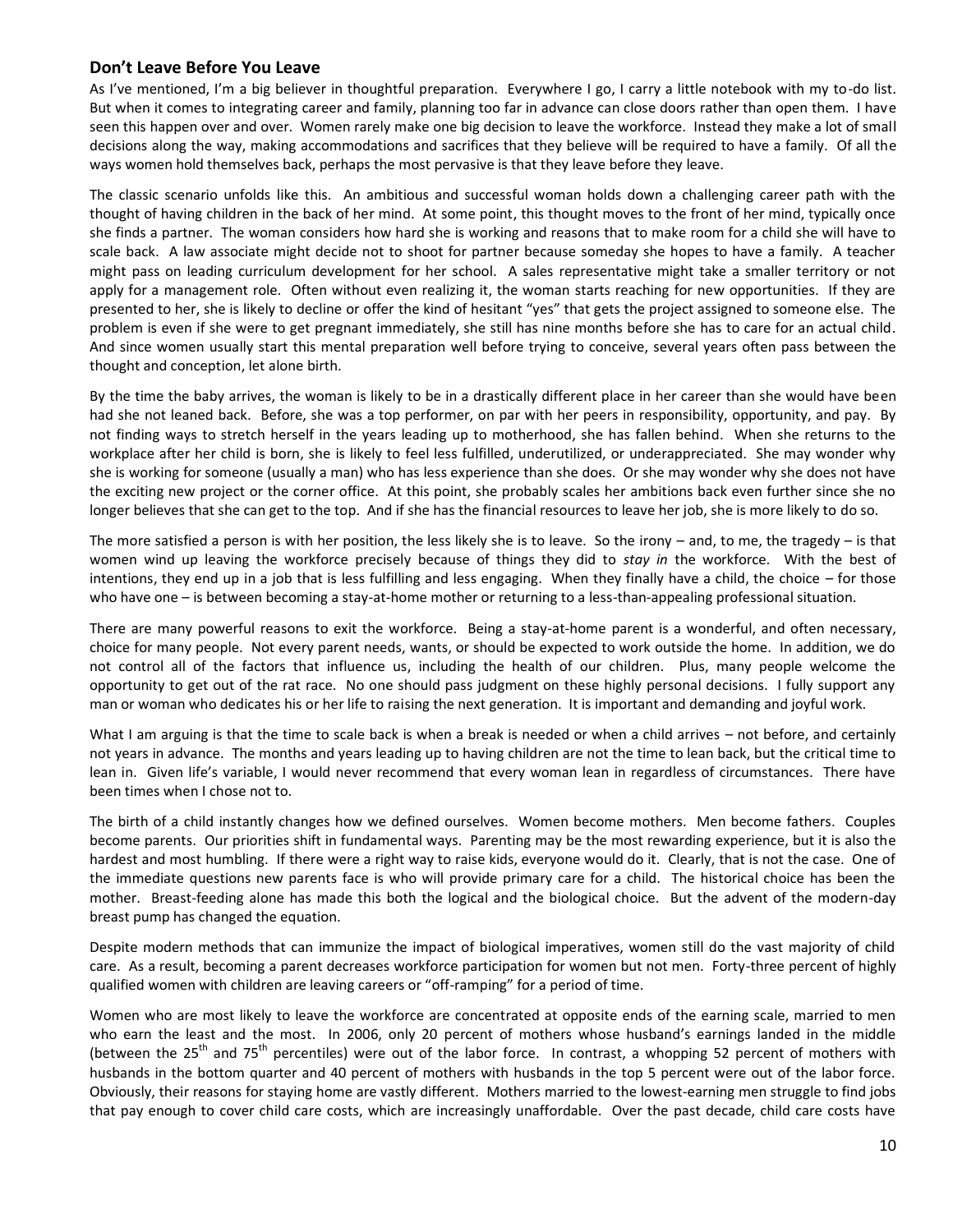risen twice as fast as the median income of families with children. The cost for two children (an infant and a four-year-old) to go to a day care center is greater than the annual median rent payment in every state of the country.

Women married to men with greater resources leave for a variety of reasons, but one important factor is the number of hours that their husbands work. When husbands work fifty or more hours per week, wives with children are 44 percent more likely to quit their jobs than wives with children whose husbands work less. Many of these mothers are those with the highest levels of education. A 2007 survey of Harvard Business School alumni found that while men's rates of full-time employment never fell below 91 percent, only 81 percent of women who graduated in the early 1990s were working full-time. Of Yale alumni who had reached their forties by 2000, only 56 percent of the women remained in the workforce, compared with 90 percent of the men. This exodus of highly educated women is a major contributor to the leadership gap.

While it's hard to predict how an individual will react to becoming a parent, it's easy to predict society's reaction. When a couple announces that they are having a baby, everyone says "Congratulations!" to the man and "Congratulations! What are you planning on doing about work?" to the woman. The broadly held assumption is that raising their child is her responsibility. In more than thirty years, this perception has changed very little. A survey of the Princeton class of 1975 found that 54 percent of the women foresaw work-family conflict compared to only 26 percent of men. The same survey of the Princeton class of 2006 found that 62 percent of the women anticipated work-family conflict compared to only 33 percent of the men. Three decades separate the studies and still nearly twice as many women as men enter the workforce anticipating this stumbling block. Even in 2006, 46 percent of the men who anticipated this conflict expected their spouse to step off her career track to raise their children. Only 5 percent of the women believed their spouse would alter his career to accommodate their child.

Personal choices are not always as personal as they appear. We are all influenced by social conventions, peer pressure, and familial expectations. On top of these forces, women who can afford to drop out of the workplace often receive not just permission but encouragement to do so from all directions.

Imagine that a career is like a marathon – a long, grueling, and ultimately rewarding endeavor. Now imagine a marathon where both men and women arrive at the starting line equally fit and trained. The gun goes off. The men and women run side by side. The male marathoners are routinely cheered on: "Lookin' strong! On your way!" But the female runners hear a different message: "You know you don't have to do this!" the crowd shouts. Or "Good start – but you probably won't want to finish." The farther the marathoners run, the louder the cries grow for the men: "Keep going! You've got this!" But the women hear more and more doubts about their efforts. External voices, and often their own internal voice, repeatedly question their decision to keep running. The voices can even grow hostile. As the women struggle to endure the rigors of the race, spectators shout, "Why are you running when your children need you at home?" If a female marathoner can ignore the shouts of the crowd and get past the tough middle of the race, she will often hit her stride.

Although pundits and politicians, usually male, often claim that motherhood is the most important and difficult work of all, women who take time out of the workplace pay a big career penalty. Only 74 percent of professional women will rejoin the workforce in any capacity, and only 40 percent will return to full-time jobs. Those who do rejoin will often see their earning decrease dramatically. Controlling for education and hours worked, women's average annual earnings decrease by 20 percent if they are out of the workforce for just one year. Average annual earnings that professional women off-ramp from the workforce decline by 30 percent after two to three years, which is the average amount of time that professional women offramp from the workforce. If society truly valued the work of caring for children, companies and institutions would find ways to reduce these steep penalties and help parents combine career and family responsibilities. All too often rigid work schedules, lack of paid family leave, and expensive or undependable child care derail women's best efforts. Governmental and company policies such as paid personal time off, affordable high-quality child care, and flexible work practices would serve families, and society, well.

One miscalculation that some women make is to drop out early in their careers because their salaries barely cover the cost of child care. Child care is a huge expense, and it's frustrating to work hard just to break even. But professional women need to measure the cost of child care against their future salary rather than their current salary. Women have started to think of paying for child care as a way of investing in their families' future. As the years go by, compensation often increases. Flexibility typically increases, too, as senior leaders often have more control over their hours and schedules.

And what about men who want to leave the workforce? If we make it too easy for women to drop out of the career marathon, we also make it too hard for men. Just as women feel that they bear the primary responsibility of caring for their children, many men feel they bear the primary responsibility of supporting their families financially. Their self-worth is tied mainly to their professional success, and they frequently believe that they have no choice but to finish the marathon. Only a compelling, challenging, and rewarding job will begin to make the choice of leaving a child in someone else's care and returning to work a fair contest. And even after a choice is made, parents have every right to reassess along the way.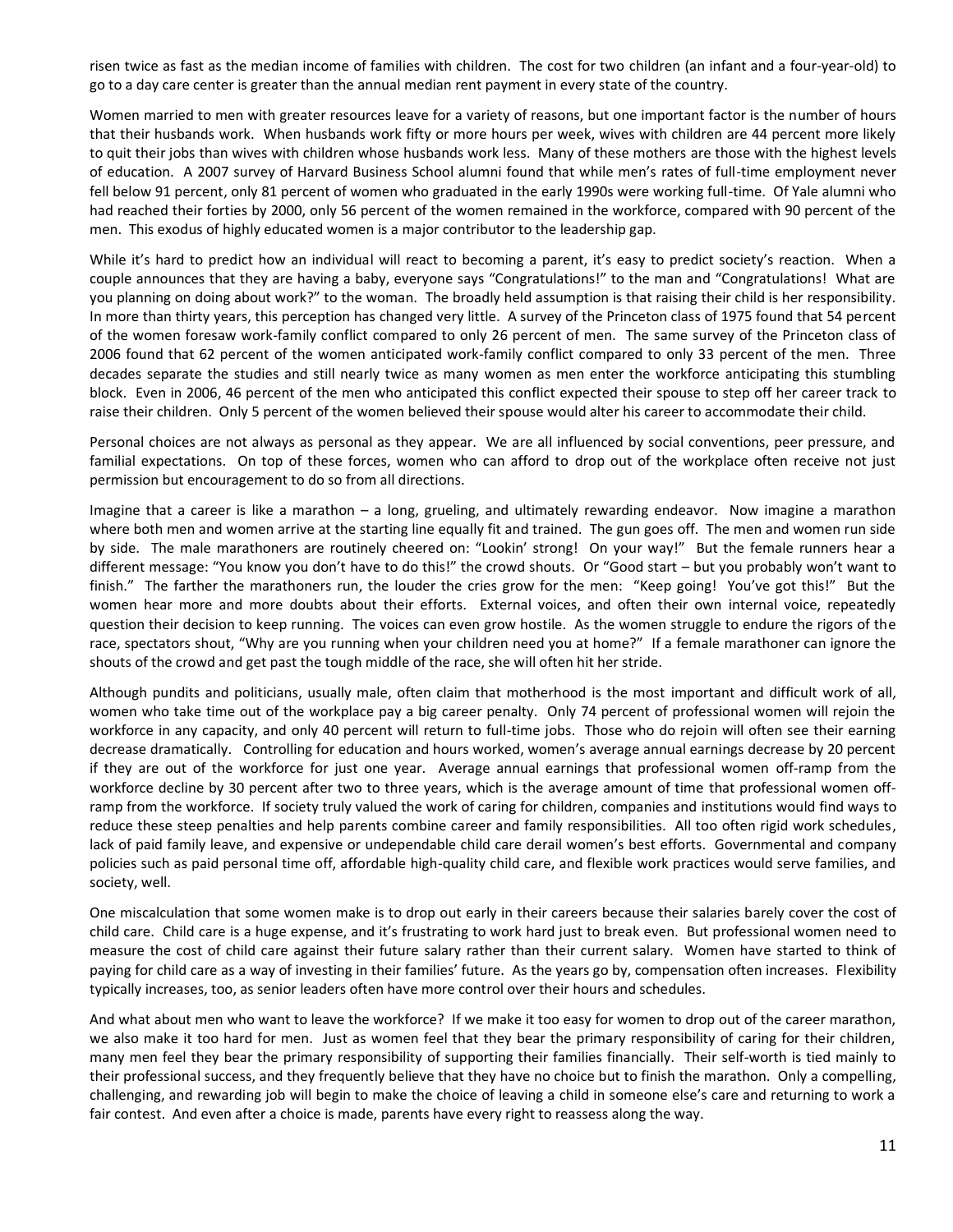Anyone lucky enough to have options should keep them open. Don't enter the workforce already looking for the exit. Don't put on the brakes. Accelerate. Keep a foot on the gas pedal until a decision must be made. That's the only way to ensure that when that day comes, there will be a real decision to make.

#### **Make Your Partner a Real Partner**

In the last thirty years, women have made more progress in the workforce than in the home. According to the most recent analysis, when a husband and wife both are employed full-time, the mother does 40 percent more child care and about 30 percent more housework than their father. A 2009 survey found that only 9 percent of people in dual-earner marriages said that they shared housework, child care, and breadwinning evenly. So while men are taking on more household responsibilities, this increase is happening very slowly, and we are still far away from parity. (Perhaps, unsurprisingly, same-sex couples divide household tasks much more evenly.)

Public policy reinforces this gender bias. The U.S. Census Bureau considers mothers the "designated parent,"` even when both parents are present in the home. When mothers care for their children, it's "parenting," but when fathers care for their children, the government deems it a "child care arrangement." I have even heard a few men say they are heading home to "babysit" for their own children. I have never heard a woman refer to taking care of her own children as "babysitting." A friend of mine ran a team-building exercise during a company retreat where people were asked to fill in their hobbies. Half of the men in the group listed "their children" as hobbies. *A hobby?* For most mothers, kids are not a hobby. Showering is a hobby.

I women want to succeed more at work and men want to succeed more at home, these expectations have to be challenged. As Gloria Steinem once observed, "It's not about biology, but about consciousness." As women must be more empowered at work, men must be more empowered at home. I have seen so many women inadvertently discourage their husbands from doing their share by being too controlling or critical. Social scientists call this "maternal gatekeeping," which is a fancy term for "Ohmigod, that's not the way you do it! Just move aside and let me!" When it comes to children, fathers often take their cues from mothers. This gives a mother great power to encourage or impede the father's involvement. If she acts as a gatekeeper mother and is reluctant to hand over responsibility, or worse, questions the father's efforts, he does less.

Anyone who wants her mate to be a true partner must treat him as an equal – and equally capable – partner. And if that's not reason enough, bear in mind that a study found that wives who engage in gatekeeping behaviors do five more hours of family work per week than wives who take a more collaborative approach. Another common and counterproductive dynamic occurs when women assign or suggest tasks to their partners. She is delegating, and that's a step in the right direction. But sharing responsibility should mean sharing responsibility. Each partner needs to be in charge of specific activities or it becomes too easy for one to feel like he's doing a favor instead of doing his part.

I truly believe that the single most important career decision that a woman makes is whether she will have a life partner and who that partner is. I don't know of one woman in a leadership position whose life partner is not fully – and I mean fully – supportive of her career. No exceptions. And contrary to the popular notion that only unmarried women can make it to the top, the majority of the most successful female business leaders have partners. Of the twenty-eight women who have served as CEOs of Fortune 500 companies, twenty-six were married, one was divorced, and only one had never married. Many of these CEOs said they "could not have succeeded without the support of their husbands, helping with the children, the household chores, and showing a willingness to move."

Not surprisingly, a lack of spousal support can have the opposite effect on a career. In a 2007 study of well-educated professional women who had left the paid workforce, 60 percent cited their husbands as a critical factor in their decision. These women specifically listed their husband's lack of participation in child care and other domestic tasks and the expectation that wives should be the ones to cut back on employment as reasons for quitting. No wonder when asked at a conference what men could do to help women's leadership, Harvard Business School professor Rosabeth Moss Kanter answered, "The laundry." Tasks like laundry, food shopping, cleaning and cooking are mundane and mandatory. Typically, these tasks fall to women.

Studies from around the world have concluded that children benefit greatly from paternal involvement. Research over the last forty years has consistently found that in comparison to children with less-involved fathers, children with involved and loving fathers have higher levels of psychological well-being and better cognitive abilities. When fathers provide even just routine child care, children have higher levels of educational and economic achievement and lower delinquency rates. Their children even tend to be more empathetic and socially competent. These findings hold true for children from all socioeconomic backgrounds, whether or not the mother is highly involved.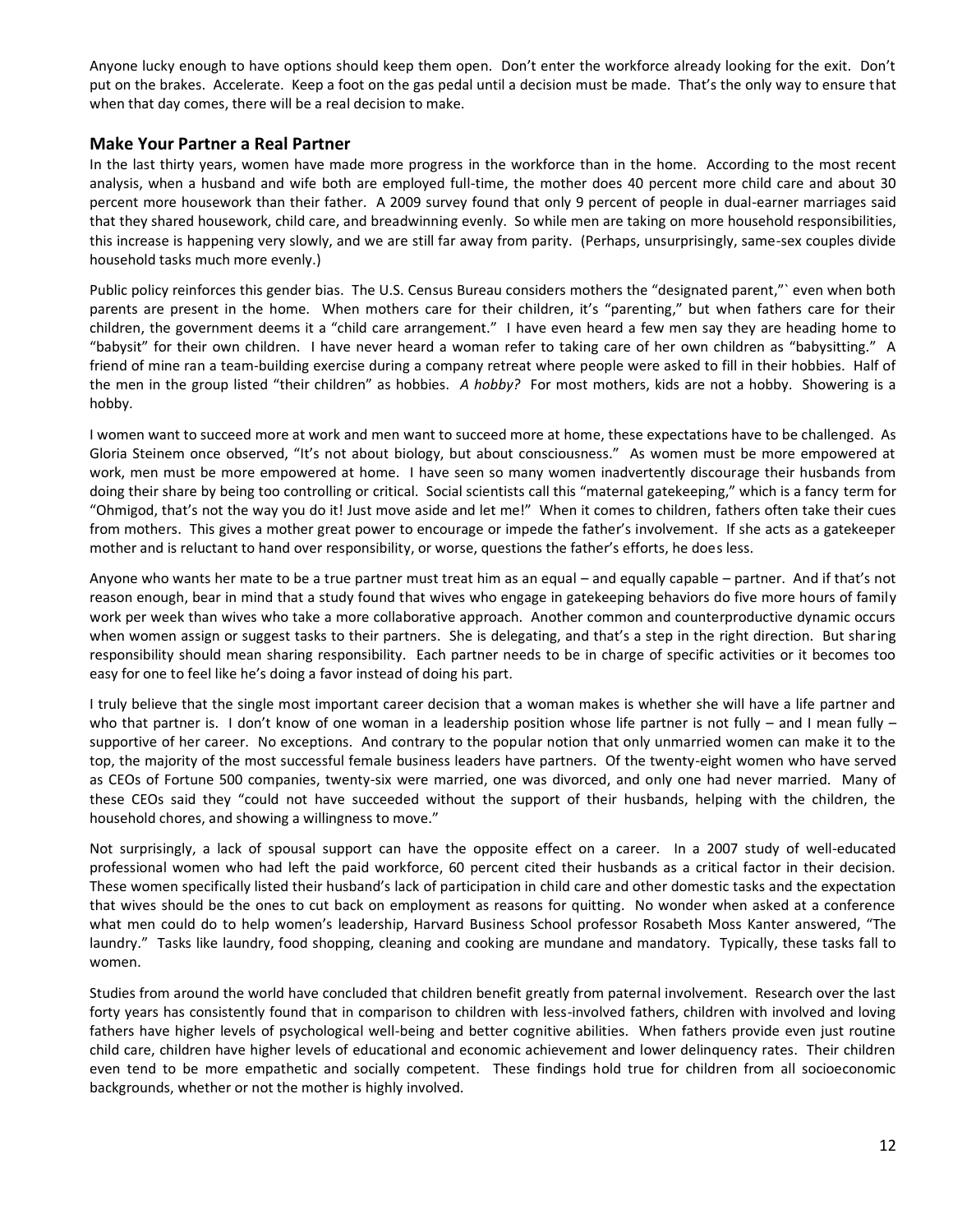Gender-specific expectations remain self-fulfilling. The belief that mothers are more committed to family than to work penalizes women because employers assume they won't live up to expectations of professional dedication. The reverse is true for men, who are expected to put their careers first. We judge men primarily by their professional success and send them a clear message that personal achievements are insufficient for them to be valued or feel fulfilled. This mind-set leads to a grown man bragging on the soccer field that he left his post-partum wife and newborn at the hospital to go kick a ball.

Making gender matters even worse, men's success is viewed not just in absolute terms, but often in comparison to their wives'. The image of a happy couple still includes a husband who is more professionally successful than the wife. If the reverse occurs, it's perceived as threatening to the marriage. People frequently pull me aside to ask sympathetically, "How is Dave? Is he okay with, you know, all your [whispering] success?" Dave is far more self-confident than I am, and given his own professional success, these comments are easy for him to brush off. More and more men will have to do the same since almost 30 percent of U.S. working wives now out earn their husbands. As that number continues to grow, I hope the whispering stops

When looking for a life partner, my advice to women is date all of them: the bad boys, the cool boys, the commitment-phobic boys, the crazy boys. But do not marry them. The things that make the bad boys sexy do not make them good husbands. When it comes time to settle down, find someone who wants an equal partner. Someone who thinks women should be smart, opinionated, and ambitious. Someone who values fairness and expects or, even better, *wants* to do his share in the home. These men exist and, trust me, over time, nothing is sexier.

Even after finding the right guy – or gal – no one comes fully formed. I learned from my mother to be careful about role definition in the beginning of a relationship. Even though my mother did most of the household work, my father always vacuumed the floor after dinner. She never had to persuade him to do this chore; it was simply his job from day one. At the start of a romance, it's tempting for a woman to show a more classic "girlfriendly" side by volunteering to cook meals and take care of errands. And, suddenly, we're back in 1955. If a relationship begins in an unequal place, it is likely to get more unbalanced when and if children are added to the equation.

Research reflects that equality between partners leads to happier relationships. When husbands do more housework, wives are less depressed, marital conflicts decrease, and satisfaction rises. When women work outside the home and share breadwinning duties, couples are more likely to stay together. In fact, the risk of divorce reduces by about half when a wife earns half the income and a husband does half the housework. For men, participating in child rearing fosters the development of patience, empathy, and adaptability, characteristics that benefit all of their relationships. For women, earning money increases their decision-making ability in the home, protects them in case of divorce, and can be important security in later years, as women outlive their husbands. Also – and many might find this the most motivating factor – couples who share domestic responsibilities have more sex. It may be counterintuitive, but the best way for a man to make a pass at his wife might be to do the dishes.

I also feel strongly that when a mother stays home, her time during the day should still be considered real work – because it is. Raising children is at least as stressful and demanding as a paying job. It is unfair that mothers are frequently expected to work long into the night while fathers who work outside the home get the chance to relax from their day jobs. When the father is home, he should take on half the child care and housework. Also, most employed fathers interact with other grown-ups all day, while mothers at home are often starved for adult conversation by evening.

True partnership in our homes does more than just benefit couples today; it also sets the stage for the next generation. The workplace has evolved more than the home in part because we enter it as adults, so each generation experiences a new dynamic. But the homes we create tend to be more rooted in our childhoods. It is no surprise that married and cohabitating men whose mothers were employed while they were growing up do more housework as adults than other men. The sooner we break the cycle, the sooner we will reach equality.

A more equal division of labor between parents will model better behavior for the next generation. I have heard so many women say that they wished their partners helped more with child care, but since it's only a few more years until their kids are off to school, it's not worth the battle to change the dynamic. In my opinion, it is always worth the battle to change an undesirable dynamic. I also worry that these women will face the same dynamic when it comes time to care for aging parents. Women provide more than twice as much care not only for their parents, but for their in-laws as well. This is an additional burden that needs to be shared. And children need to see it being shared so that their generation will follow that example.

This revolution will happen one family at a time. The good news is that men in younger generations appear more eager to be real partners than men in previous generations. A survey that asked participants to rate the importance of various job characteristics found that men in their forties most frequently selected "work which challenges me" as very important, while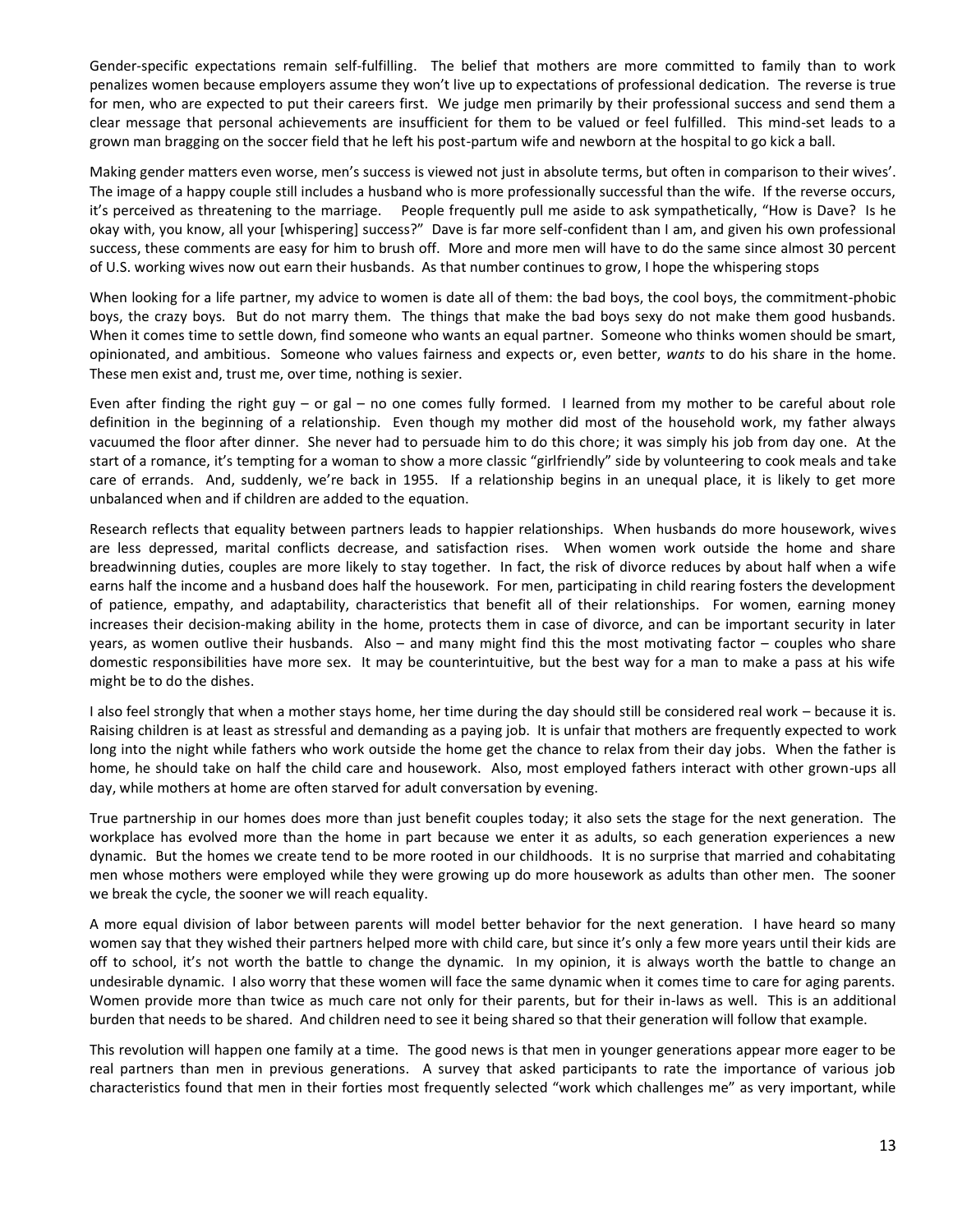men in their twenties and thirties most frequently selected having a job with a schedule that "allows me to spend more time with my family." If these trends hold as this group ages, it could signal a promising shift.

Wonderful, sensitive men of all ages are out there. And the more women value kindness and support in their boyfriends, the more men will demonstrate it. We need more men to sit at the table … the kitchen table.

## **The Myth of Doing It All**

"Having it all." Perhaps the greatest trap ever set for women was the coining of this phrase. Bandied about in speeches, headlines, and articles, these three little words are intended to be aspirational but instead make us all feel like we have fallen short. I have never met a women, or man, who has stated emphatically, "Yes, I have it all." Because no matter what any of us has – and how grateful we are for what we have – no one has it all.

Nor can we. The very concept of having it all flies in the face of the basic laws of economics and common sense. As Sharon Poczter, professor of economics at Cornell, explains, "The antiquated rhetoric of 'having it all' disregards the basis of every economic relationship: the idea of trade-offs. All of us are dealing with the constrained optimization that is life, attempting to maximize our utility based on parameters like career, kids, relationships, etc., doing our best to allocate the resource of time, Due to the scarcity of this resource, therefore, none of us can 'have it all,' and those who claim to are most likely lying."

Instead of pondering the question "Can we have it all?," we should be asking the more practical question "Can we do it all?" And again, the answer is no. Each of us makes choices constantly between work and family, exercising and relaxing. Making time for others and taking time for ourselves. Being a parent means making adjustments, compromises, and sacrifices every day. For most people, sacrifices and hardships are not a choice, but a necessity. About 65 percent of married-couple families with children in the United States have two parents in the workforce, with almost all relying on both incomes to support their household. Being a single working parent can be even more difficult. About 30 percent of families with children are led by a single parent, with 85% of those led by a woman.

Employed mothers and fathers both struggle with multiple responsibilities, but mothers also have to endure the rude questions and accusatory looks that remind us that we're shortchanging both our jobs *and* our children. As if we needed reminding. Like me, most of the women I know do a great job worrying that we don't measure up. We compare our efforts at work to those of our colleagues, usually men, who typically have far less responsibilities at home. Then we compare our efforts at home to those of mothers who dedicate themselves solely to their families. Outside observers reminding us that we must be struggling – and *failing* – is just bitter icing on an already soggy cake.

Trying to do it all and expecting that it all can be done exactly right is a recipe for disappointment. Perfection is the enemy. Gloria Steinem said it best: "You can't do it all. No one can have two full-time jobs, have perfect children, cook three meals, and be multi-orgasmic 'til dawn … Superwoman is the adversary of the women's movement."

It is impossible to control all the variables when it comes to parenting. For women who have achieved previous success by planning ahead and pushing themselves hard, this chaos can be difficult to accept. The stakes are high, as they may expect nothing less than perfection, both at home and in the workplace. When they fall short of lofty ideals, they may retreat altogether – from workplace to home or vice versa. Another one of my favorite posters at Facebook declares in big red letters, "Done is better than perfect." I have tried to embrace this motto and let go of unattainable standards. Aiming for perfection causes frustration at best and paralysis at worst.

I was extremely fortunate that early in my career I was warned about the perils of trying to do it all by someone I deeply admired. Larry Kanarek managed the Washington, DC office of McKinsey & Company where I interned in 1994. Larry gathered everyone together for a talk. He explained that since he was running the office, employees came to him when they wanted to quit. Over time, he noticed that people quit for one reason only: they were burnt out, tired of working long hours and traveling. Larry said he could understand the complaint, but what he could not understand was that all the people who quit – every single one – had unused vacation time. Up until the day they left, they did everything McKinsey asked of them before deciding that it was too much. Larry implored us to exert more control over our careers. He said McKinsey would never stop making demands on our time, so it was up to us to decide what we were willing to do. It was our responsibility to draw the line. We needed to determine how many hours we were willing to work in a day and how many nights we were willing to travel. If later on, the job did not work out, we would know that we had tried on our own terms. Counter intuitively, longterm success at work often depends on not trying to meet every demand placed on us. The best way to make room for both life and career is to make choices deliberately – to set limits and stick to them.

Slowly, it began to dawn on me that my job did not really require that I spend twelve full hours a day in the office. I became much more efficient – more vigilant about only attending or setting up meetings that were truly necessary, more determined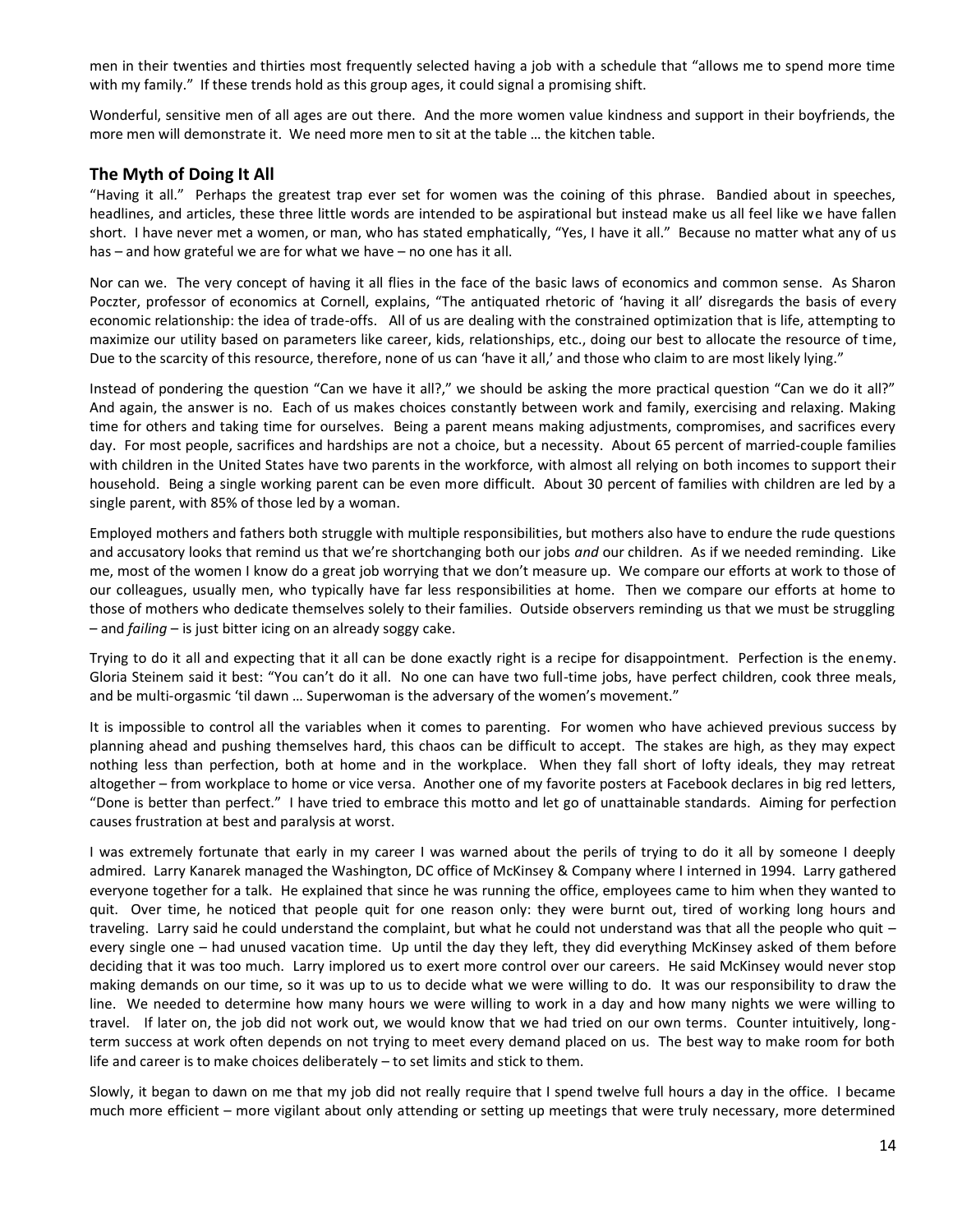to maximize my output during every minute I spent away from home. I also started paying more attention to the working hours of those around me; cutting unnecessary meetings saved time for them as well. I tried to focus on what really mattered. "Done" while still a challenge, turns out to be far more achievable and often a relief.

I deeply understand the fear of appearing to be putting our families above our careers. Mothers don't want to be perceived as less dedicated to their jobs than men or women without family responsibilities. We overwork to overcompensate. Even in workplaces that offer reduced or flextime arrangements, people fear that reducing their hours will jeopardize their career prospects. And this is not just a perception problem. Employees who make use of flexible work policies are often penalized and seen as less committed than their peers. And those penalties can be greater for mothers in professional jobs. This all needs to change, especially since new evidence suggests working from home might be more productive in certain cases.

It is difficult to distinguish between the aspects of a job that are truly necessary and those that are not. Sometimes the situation is hard to read and the lines are hard to draw. Technology is also changing the emphasis on strict office hours since so much work can be conducted online. While few companies can provide as much flexibility as Google and Facebook, other industries are starting to move in a similar direction. Still the traditional practice of judging employees by face time rather than results unfortunately persists. Because of this, many employees focused on hours clocked in the office rather than achieving their goals as efficiently as possible. A shift to focusing more on results would benefit individuals and make companies more efficient and competitive.

A related issue that affects many Americans is the extension of working hours. In 2009, married middle income parents worked about eight-and-a-half hours more per week than in 1979. His trend has been particularly pronounced among professionals and managers, especially men. A survey of high-earning professionals in the corporate world found that 62 percent work more than fifty hours per week and 10 percent work more than eight hours per week. Technology, while liberating us at times from the physical office, has also extended the workday. A 2012 survey of employed adults showed that 80 percent of the respondents continued to work after leaving the office, 38 percent checked email at the dinner table, and 69 percent can't go to bed without checking their in-box. This is the new normal for many of us.

The new normal means there are just not enough hours in the day. For years, I attempted to solve this problem by skimping on sleep, a common but often counterproductive approach. I realized my mistake partially from observing my children and seeing how a happy child can melt into a puddle of tears when he's shy a couple hours of sleep. It turns out that adults aren't much different. Sleeping four or five hours a night induced mental impairment equivalent to a blood alcohol level above the legal driving limit. Sleep deprivation makes people anxious, irritable, and confused. If I could go back and change one thing about how I lived in those early years, I would force myself to get more sleep.

It's not only working parents who are looking for more hours in the day; people without children are also overworked, maybe to an even extra extent. When I was in business school, I attended a Women in Consulting panel with three speakers: two married women with children and one single woman without children. After the married women spoke about how hard it was to balance their lives, the single woman interjected that she was tired of people not taking her need to have a life seriously. She felt that her colleagues were always rushing off to be with their families, leaving her to pick up the slack. She argued, "My co-workers should understand that I need to go to a party tonight – and this is just as legitimate as their kids' soccer games – because going to a party is the only way I might actually meet someone and start a family so I can have a soccer game to go to one day!" I often quote this story to make sure single employees know that they, too, have every right to a full life.

I still struggle with the trade-offs between work and home on a daily basis. Every woman I know does, and I know that I am far luckier than most. I have remarkable resources – a husband who is a real partner, the ability to hire great people to assist me both in the office and at home, and a good measure of control over my schedule.

If there is a new normal for the workplace, there is a new normal for home too. Just as expectations for how many hours people will work have risen dramatically, so have expectations for how many hours mothers will spend focused on their children. In 1975, stay-at-home mothers spent an average of about eleven hours per week on primary child care (defined as routine caregiving and activities that foster a child's well-being, such as reading and fully focused play). Mothers employed outside the home in 1975 spent six hours doing these activities. Today, stay-at-home mothers spend about seventeen hours per week on primary child care, on average, while mothers who work outside the home spend about eleven hours. This means that an employed mother today spends about the same amount of time on primary child care activities as a non-employed mother did in 1975.

When I drop my kids off at school and see the mothers who are staying to volunteer, I worry that my children are worse off because I'm not with them full-time. This is where my trust in hard data and research has helped me the most. Study after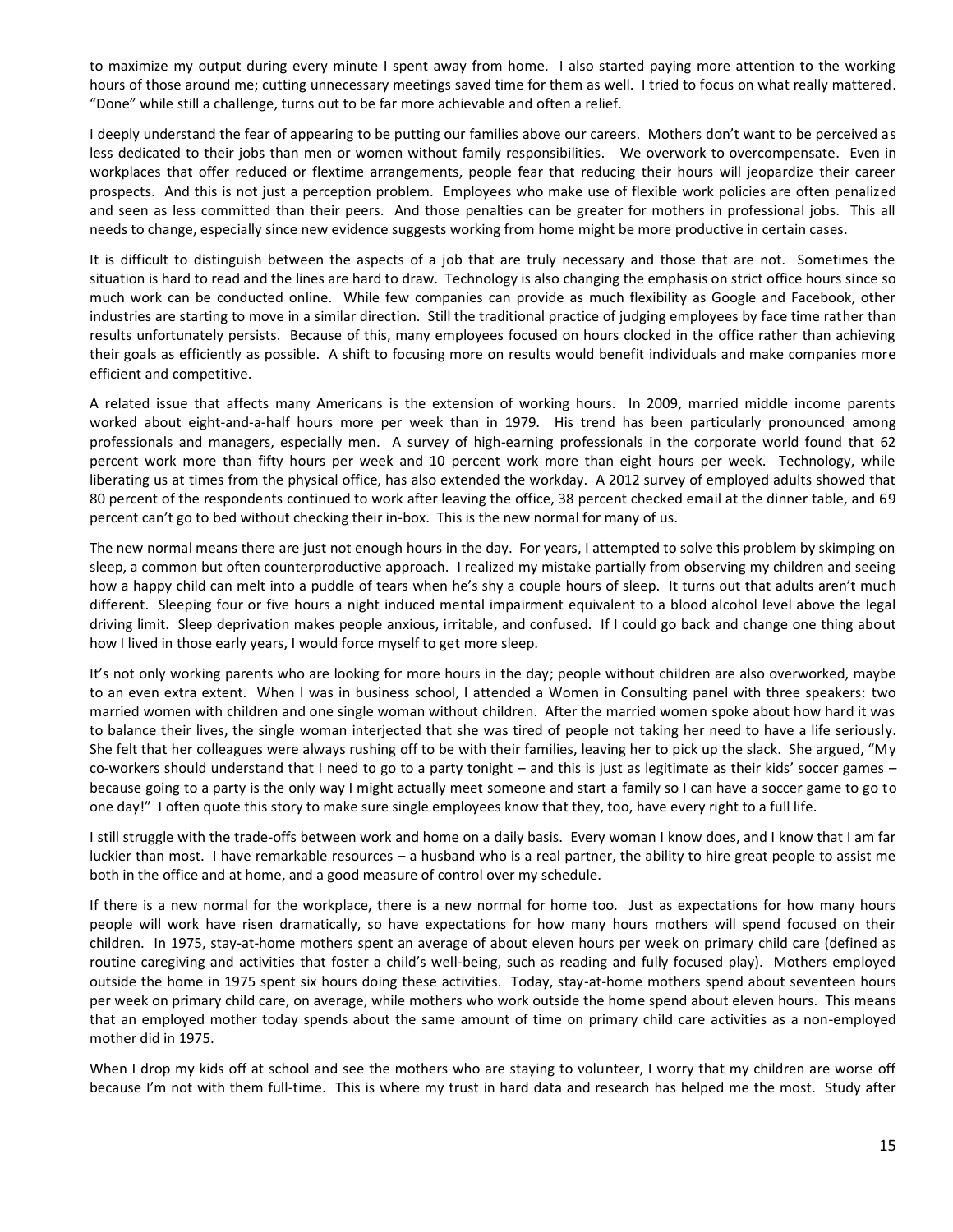study suggests that the pressure society places on women to stay home and do "what's best for the child" is based on emotion, not evidence.

In 1991, the Early Child Care Research Network, under the auspices of the National Institute of Child Health and Human Development, initiated the most ambitious and comprehensive study to date on the relationship between child care and child development, and in particular on the effect of exclusive maternal care versus child care. The Research network, which comprised more than thirty child development experts from leading universities across the country, spent eighteen months designing the study. They tracked more than one thousand children over the course of fifteen years, repeatedly assessing the children's cognitive skills, language abilities, and social behaviors. Dozens of papers have been published about what they found. In 2006, the researchers released a report summarizing their findings, which concluded that "children who were cared for exclusively by their mothers did not develop differently than those who were cared for by others." They found no gap in cognitive skills, language competence, social competence, ability to build and maintain relationships, or in the quality of the mother-child bond. Parental behavioral factors – including fathers who are responsive and positive, mothers who favor "selfdirected child behavior," and parents with emotional intimacy in their marriages – influence a child's development two to three times more than any form of child care.

Children absolutely need parental involvement, love, care, time, and attention. But parents who work outside the home are still capable of giving their children a loving and secure childhood. Some data even suggest that having two parents working outside the home can be advantageous to a child's development, particularly girls. Guilt management can be just as important as time management for mothers.

To this day, I count the hours away from my kids and feel sad when I miss a dinner or a night with them. Far from worrying about nights he misses, [my husband] Dave thinks we are heroes for getting home for sinner as often as we do. Our different viewpoints seem inextricably gender based. A study that conducted in-depth interviews with mothers and father in dual earner families uncovered similar reactions. The mothers were riddled with guilt about what their jobs were doing to their families. The fathers were not. As Marie Wilson, founder of the White House Project, has noted, "Show me a woman without guilt and I'll show you a man."

I know that I can easily spend time focusing on what I'm not doing; like many, I excel at self-flagellation. But when I dwell less on the conflicts and compromises, and more on being fully engaged with the task at hand, the center holds and I feel content. I love my job and the brilliant and fascinating people I work with. I also love my time with my kids.

I would never claim to be able to find serenity or total focus in every moment. I am so far from that. But when I remember that no one can do it all and identify my real priorities at home and at work, I feel better, and I am more productive in the office and probably a better mother as well. If I had to embrace a definition of success, it would be that success is making the best choices we can … and accepting them. The secret is there is no secret – just doing the best you can with what you've got.

In December 2010, I was standing with Pat Mitchell, waiting to go onstage to give my TEDTalk. The day before, I had dropped my daughter off at preschool and told her that I was flying to the East Coast so I wouldn't see her that night. She clung to my leg and begged me not to leave. I couldn't shake that image and, at the last minute, asked Pat if I should add it to my speech. "Absolutely tell that story," said Pat. "Other women go through this, and you'll help them by being honest that this is hard for you too."

I took a deep breath and stepped onstage. I tried to be authentic and shared my truth. I announced to the room – and basically everyone on the internet – that I fall very short of doing it all. And Pat was right. It felt really good not just to admit this to myself, but to share it with others.

#### **Let's Start Talking About It**

Sometimes I wonder what it would be like to go through life without being labeled by my gender. I don't wake up thinking, *What am I going to do today as Facebook's female COO?*, but that's often how I'm referred to by others. Men in the professional world are rarely seen through this same gender lens. A Google search for "Facebook's male CEO" returns this message: "No results found."

As Gloria Steinem observed, "Whoever has power takes over the noun – and the norm – while the less powerful get an adjective." Since no one wants to be perceived as less powerful, a lot of women reject the gender identification and insist, "I don't see myself as a woman; I see myself as a novelist/athlete/professional/fill-in-the-blank." They are right to do so. No one wants her achievements modified. We all just want to be the noun. Yet the world has a way of reminding women that they are women, and girls that they are girls.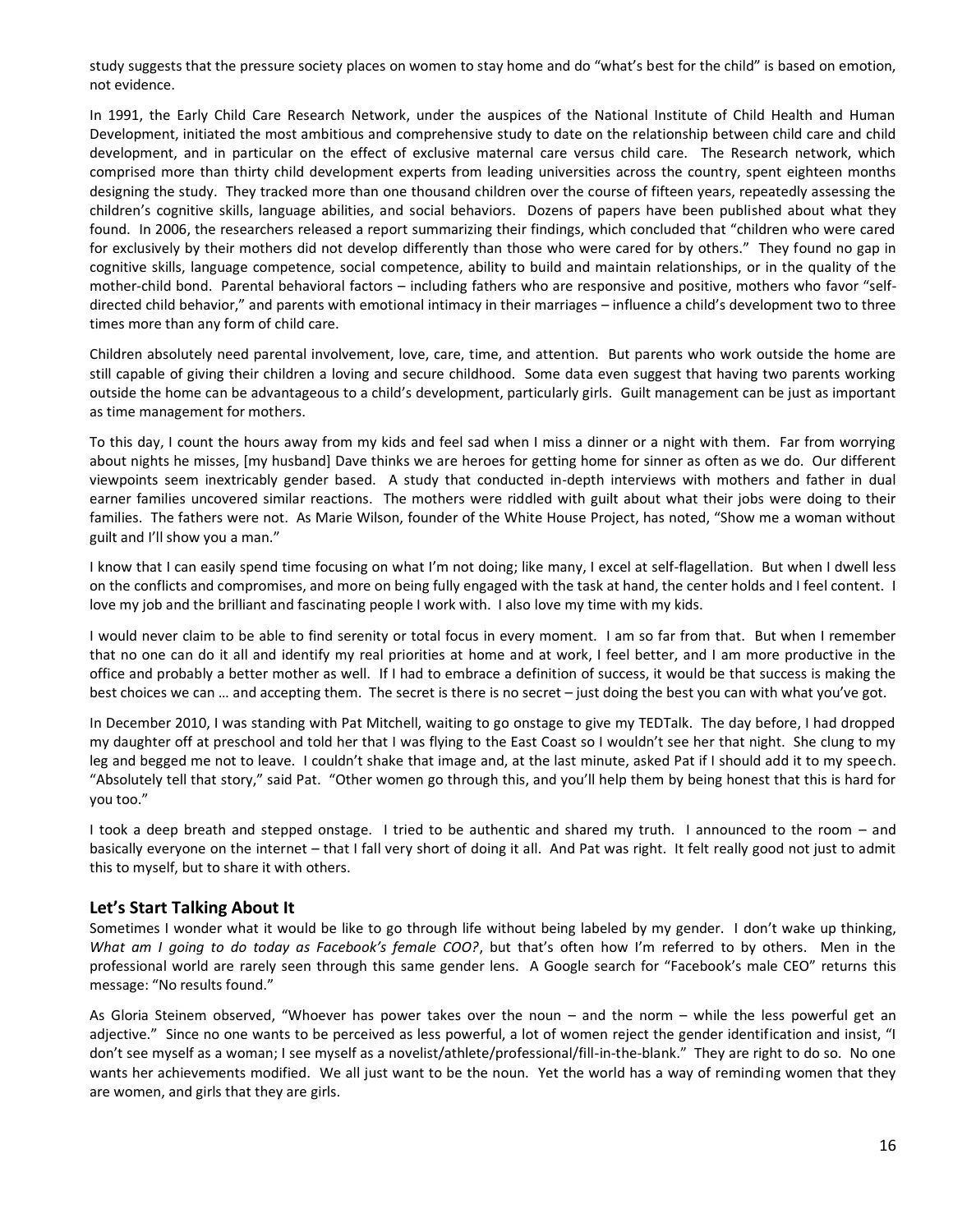I headed into college believing that the feminists of the sixties and seventies had done the hard work of achieving equality for my generation. And, yet, if anyone had called me a feminist, I would have quickly corrected that notion. This reaction is prevalent even today according to sociologist Marianne Cooper. In her 2011 article, "The New F-Word," Marianne wrote about college English professor Michele Elam, who observed something strange in her Introduction to Feminist Studies course. Even though her students were interested enough in gender equality to take an entire class on the subject, very few "felt comfortable using the word 'feminism'." And even "fewer identified themselves as feminists." As Professor Elam noted, it was as if "being called a feminist was to suspect that some foul epithet had been hurled your way."

I carried this attitude with me when I entered the workforce. I figured if sexism still existed, I would just prove it wrong. I would do my job and do it well. What I didn't know at the time was that ignoring the issue is a classic survival technique. Within traditional institutions, success has often been contingent upon a woman not speaking out but fitting in or, more colloquially, being 'one of the guys.' The first women to enter corporate America dressed in manly suits with button down shirts. … We were fitting in, and there was no reason to call attention to ourselves.

But while gender was not openly acknowledged, it was still lurking below the surface. I started to see differences in attitudes toward women. I started noticing how often employees were judged not by their objective performance, but by the subjective standard of how well they fit in.

I couldn't deny being a woman; even if I tried, people would still figure it out. And defending myself just made me seem … defensive. My gut and the signals I received from others cautioned me that arguing the issue would make me sound like a strident feminist. And I still did not want that. I also worried that pointing out the disadvantages women face in the workforce might be interpreted as whining or asking for special treatment. So I ignored the comments. I put my head down and worked hard.

Then as the years ticked by, I started seeing female friends and colleagues drop out of the workforce. Some left by choice. Others left out of frustration, pushed out the door by companies that did not allow flexibility and welcomed home by partners who weren't doing their share of the housework and child rearing. Others remained but scaled back their ambitions to meet outsized demands. I watched as the promise my generation had for female leadership dwindled. By the time I had been at Google for a few years I realized that the problem wasn't going away. So even though the thought still scared me, I decided it was time to stop putting my head down and to start speaking out.

Fortunately, I had company. In 2005, my colleagues Susan Wojcicki and Marissa Mayer and I all noticed that the speakers who visited the Google campus were fascinating, notable, and almost always male. In response, we founded Women@Google and kicked off the new series with luminaries Gloria Steinem and Jane Fonda, who were launching the Women's Media Center. … After the Women@Google event, Gloria invited me to speak at the Women's media Center in New York. I said yes without hesitating.

I began my talk by explaining that in business we are taught to fit in, but that I was starting to think this might not be the right approach. I said out loud that there are differences between men and women both in their behavior and in the way their behavior is perceived by others. I admitted that I could see these dynamics playing out in the workforce, and that, in order to fix the problems we needed to be able to talk about gender without people thinking we were crying for help, asking for special treatment, or about to sue. A lot poured out of me that day. Then I returned to Northern California and put the conversation on hold.

In the following four years, I gave two talks on women in the workplace, both behind closed doors to professional women's groups at nearby Stanford. Then one day, Pat Mitchell called to tell me that she was launching TEDWomen and invited me to speak on social media. I told her I had another subject in mind and started pulling together a talk on how women can succeed in the workforce (a talk that TED later named "Why We Have Too Few Women Leaders"). Very quickly, I became excited. And just as quickly, I learned that no one else shared my excitement. Friends and colleagues – both male and female – warned me that making this speech would harm my career by instantly typecasting me as a female COO and not a real business executive. In other words, I wouldn't be blending in.

Staying quiet and fitting in may have been al the first generations of women who entered corporate America could do; in some cases, it might still be the safest path. But this strategy is not paying off for women as a group. Instead, we need to speak out, identify the barriers that are holding women back and find solutions.

The response to my TEDTalk showed me that addressing these issues openly can make a difference. Women forwarded the video to their friends, colleagues, daughters, and sisters. I began receiving emails and letters from women all over the world who wanted to share their stories of how they gained the courage to reach for more opportunities, sit at more tables, and believe more in themselves.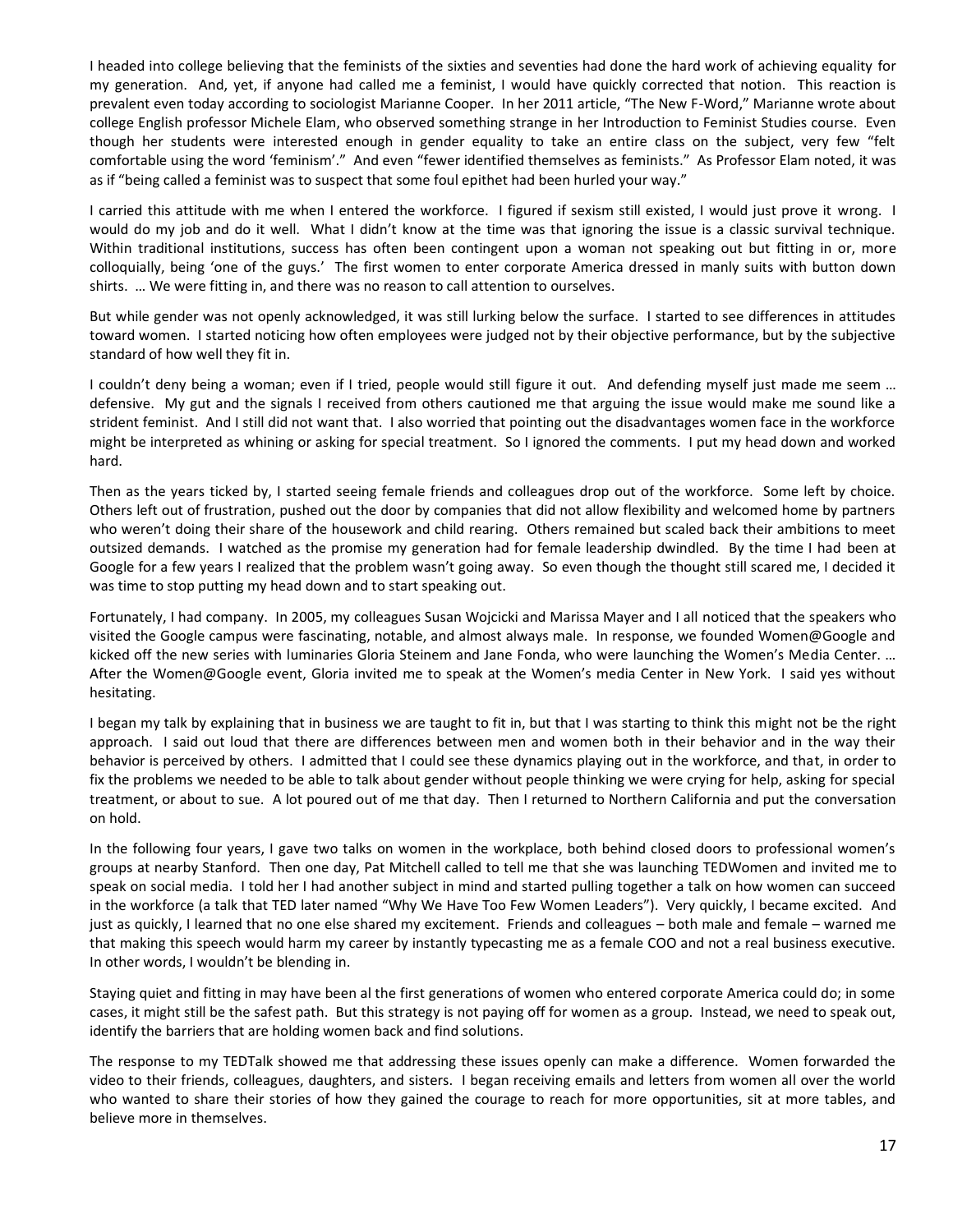I know it isn't easy. Anyone who brings up gender in the workplace is wading into deep and muddy waters. The subject itself presents a paradox, forcing us to acknowledge the differences while trying to achieve the goal of being treated the same. Women, especially those at junior levels, worry that raising gender issues makes them appear unprofessional or as if they are blaming others. I have listened to women vent frustration over being undervalued and even demeaned on a daily basis at work. When I ask if they have aired any of these complaints to their superiors, they've responded, "Oh no, I couldn't." There is so much fear that speaking up will make the situation worse or even result in being penalized or fired. It seems safer to bear the injustice.

For men, raising the subject can be even harder. A male friend who runs a large organization once confided in me, "It's easier to talk about your sex life in public than to talk about gender." The fact that he wouldn't go on record with this quote shows he meant it. Vittorio Colao, CEO of Vodafone, told me that he showed my TedTalk to his senior management team because he shares my belief that women sometimes hold themselves back. He also believed this message was easier to hear from a woman than a man. His point is valid. If a man had delivered the same message or even gently pointed out that women might be taking actions that limited their options, he would have been pilloried.

Shutting down discussion is self-defeating and impedes progress. We need to talk and listen and debate and refute and instruct and learn and evolve. And since the majority of managers are men, we need them to feel comfortable addressing these issues directly with female employees. When a woman sits on the side of a room, a man needs to be able to wave her over to the table and explain why so she will know to sit at the table the next time.

Most people would agree that gender bias exists … in others. *We*, however, would never be swayed by such superficial and unenlightened opinions. Except we are. Our preconceived notions about masculinity and femininity influence how we interact with and evaluate colleagues in the workplace. A 2012 study found that when evaluating resumes for a lab manager position from a male student and a female student, scientists of both sexes gave better marks to the male applicant. Even though the students had the same qualifications and experience, the scientists deemed the female student less competent and offered her a lower starting salary and less mentoring. Other studies of job applicants, candidates for scholarships, and musicians auditioning for orchestra have come to the same conclusion: gender bias influences how we view performance and typically raises our assessment of men while lowering our assessment of women. Even today, gender-blind evaluations still result in better outcomes for women. Unfortunately, most jobs require face-to-face interviews.

All of us, myself included, are biased, whether we admit it or not. And thinking that we are objective can actually make this even worse, creating what social scientists call a "bias blind spot." This blind spot causes people to be too confident about their own powers of objectivity so that they fail to correct for bias. When evaluating identically described male and female candidates for the job of police chief, respondents who claimed to be the most impartial actually exhibited *more* bias in favor of male candidates. This is not just counterproductive but deeply dangerous. Evaluators in that same study actually shifted hiring criteria to give men an advantage. When a male applicant possessed a strong educational record, that quality was considered critical to the success of a police chief. But when a male applicant possessed a weaker educational record, that quality was rated as less important. This favoritism was not shown to female applicants. If anything, the reverse happened. When a woman possessed a certain skill, ability, or background, that quality tended to carry less weight. The infuriating takeaway from this study is that 'merit' can be manipulated to justify discrimination.

Social scientists are uncovering new examples of bias all the time. In 2012, a series of studies compared men in more 'modern' marriages (whose wives worked outside the home full-time) to men in more 'traditional' marriages (whose wives worked at home). The researchers wanted to determine if a man's home arrangement affected his professional behavior. It did. Compared to men in modern marriages, men in more traditional marriages viewed the presence of women in the workforce less favorably. They also denied promotions to qualified female employees more often and were more likely to think that companies with a higher percentage of female employees ran less smoothly. The researchers speculated that men in traditional marriages are not overtly hostile toward women but instead are 'benevolent sexists' – holding positive yet outdated views about women. (Another term I have heard is "nice guy misogynists'). These men might even believe that women have superior strengths in certain areas like moral reasoning, which makes them better equipped to succeed in business. In all likelihood, men who share this attitude are unaware of how their conscious and unconscious beliefs hurt their female colleagues.

Another bias arises from our tendency to want to work with people who are like us. Innovisor, a consulting firm, conducted research in twenty-nine countries and found that when men and women select a colleague to collaborate with, both were significantly more likely to choose someone of the same gender. Yet diverse groups often perform better. Armed with this information, managers should take a more active role in mixing and matching when assigning teams. Or, at the very least, managers should point out this tendency to give employees the motivation to shake things up.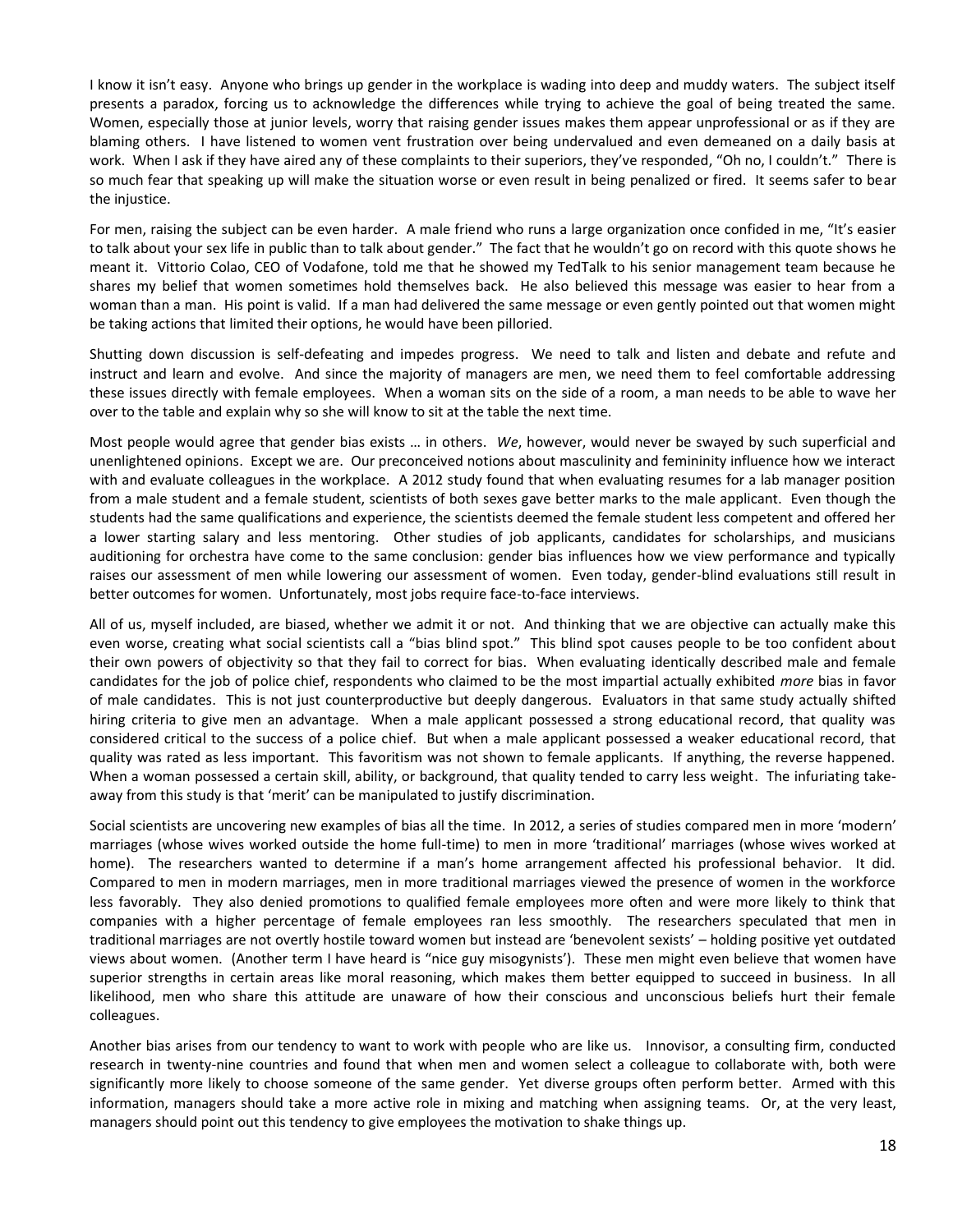Of course, not every woman deserves to be well liked. Some women are disliked for behaviors that they would do well to change. In a perfect world, they would receive constructive feedback and the opportunity to make those changes. Still, calling attention to this bias forces people to think about whether there is a real problem or a perception problem. The goal is to give women something men tend to receive automatically – the benefit of the doubt.

Every job will demand some sacrifice. The key is to avoid unnecessary sacrifice. This is especially hard since our work culture values complete dedication. We worry that even mentioning other priorities makes us less valuable employees. I have faced this too. As I described, once I had children, I changed my working hours to be home for dinner. But only fairly recently did I start talking about this change. And while the impact of my actually leaving work early was negligible, admitting that I went home at five-thirty turned out to be kind of a big deal.

The discussions may be difficult, but the positives are many. We cannot change what we are unaware of, and once we are aware, we cannot help but change.

Social gains are never handed out. They must be seized. Leaders of the women's movement – from Susan B. Anthony to Jane Addams to Alice Paul to Bella Abzug to Flo Kennedy to so many others – spoke out loudly and bravely to demand the rights that we now have. Their courage changed our culture and our laws to benefit us all. Looking back, it made no sense for my college friends and me to distance ourselves from the hard-won achievement of earlier feminists. We should have cheered their efforts. Instead, we lowered our voices, thinking the battle was over, and with this reticence we hurt ourselves.

Semantics can be important, but I don't think progress turns on our willingness to apply a label to ourselves. I do think progress turns on our willingness to speak up about the impact gender has on us. We can no longer pretend that biases do not exist nor can we talk around them.

#### **Working Together Toward Equality**

I began this book by acknowledging that women in the developed world are better off than ever, but the goal of true equality still eludes us. So how do we move forward? First, we must decide that true equality is long overdue and will be achieved only when more women rise to the top of every government and every industry. Then we have to do the hard work of getting there. All of us – men and women alike – have to understand and acknowledge how stereotypes and biases cloud our beliefs and perpetuate the status quo. Instead of ignoring our differences, we need to accept and transcend them.

For decades, we have focused on giving women the choice to work inside or outside the home. We have celebrated the fact that women have the right to make this decision, and rightly so. But we have to ask ourselves if we have become so focused on supporting personal choices that we're failing to encourage women to aspire to leadership. It is time to cheer on girls and women who want to sit at the table, seek challenges, and lean in to their careers. Equal opportunity is not equal unless everyone receives the encouragement that makes seizing those opportunities possible. Only then can both men and women achieve their full potential.

None of this is attainable unless we pursue these goals together. Men need to support women and, I wish it went without saying, women need to support women too. Deborah Gruenfeld makes the case: "We need to look out for one another, work together, and act more like a coalition. As individuals, we have relatively low levels of power. Working together, we are fifty percent of the population and therefore have real power." As obvious as this sounds, women have not always worked together in the past. We are a new generation and we need a new approach.

The more women can stick up for one another, the better. Sadly this doesn't always happen. And it seems to happen even less when women voice a position that involves a gender-related issue. The attacks on Marissa [Mayer, CEO of Yahoo] for her maternity leave plans came almost entirely from other women. His has certainly been my experience too. Everyone loves a fight – and they *really* love a catfight. The media will report endlessly about women attacking other women, which distracts from the real issues. There are so many of us who care deeply about these matters. We should strive to resolve our differences quickly, and when we disagree, stay focused on our shared goals. This is not a plea for less debate, but for more constructive debate.

It is a painful truth that one of the obstacles to more women gaining power has sometimes been women already in power. Women in the generations ahead of me believed, largely correctly, that only one woman would be allowed to ascend to the senior ranks in any particular company. In the days of tokenism, women looked around the room and instead of bonding against an unfair system; they often viewed one another as competition. Ambition fueled hostility, and women wound up being ignored, undermined, and in some cases even sabotaged by other women.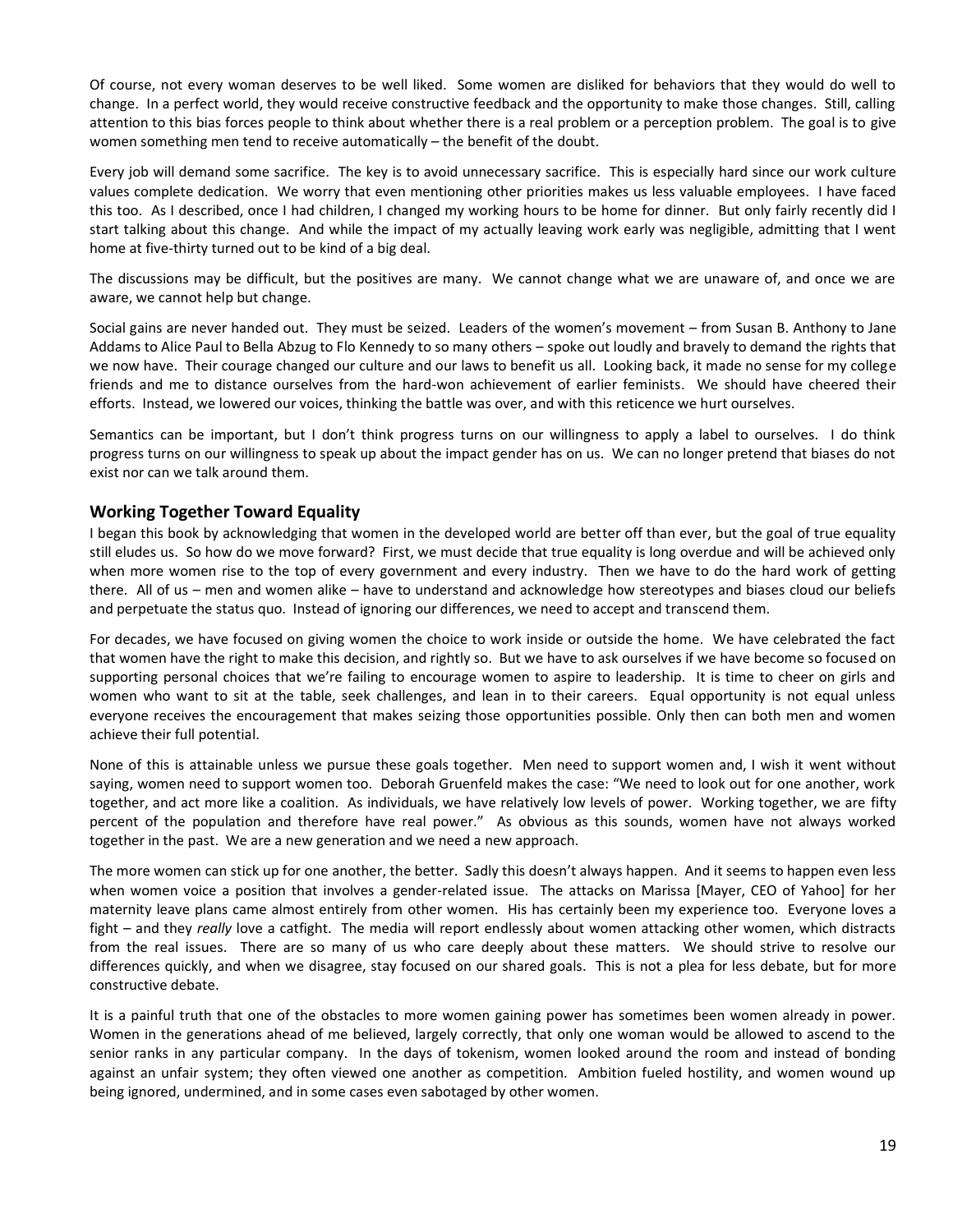In the 1970s, this phenomenon was common enough that the term "queen bee" was used to describe a woman who flourished in a leadership role, especially in male dominated industries, and who used her position to keep other female "worker bees" down. For some, it was simple self-preservation. For others, it reflected their coming-of-age in a society that believed men were superior to women. In this sense, queen bee behavior was not just a case of gender discrimination but also a consequence of that discrimination. Queen bees internalized the low status of women and in order to feel worthy themselves wanted only to associate with men. Often, these queen bees were rewarded for maintaining the status quo and not promoting other women.

Unfortunately, this 'there can only be one' attitude still lingers today. It makes no sense for women to feel that we are competing against one another anymore, but some still do. In certain instances, women question their female colleagues' level of career commitment, aggressiveness, and leadership abilities. One study found that female professors believed that male Ph.D. students were more committed to their careers than female Ph.D. students, even though a survey of the students found no gender difference in their reported levels of commitment. Other research suggests that once a woman achieves success, particularly in a gender-biased context, her capacity to see gender discrimination is reduced.

It's heartbreaking to think about one woman holding back another. As former Secretary of State Madeleine Albright once said, "There is a special place in hell for women who don't help other women." And the consequences extend beyond individual pain. Women's negative views of female co-workers are often viewed as an objective assessment – more credible than the views of men. When women voice gender bias, they legitimize it. Obviously, a negative attitude cannot be gender based if it comes from another woman, right? *Wrong*. Often without realizing it, women internalize disparaging cultural attitudes and then echo them back. As a result, women are not just victims of sexism, they can also be perpetrators.

There is hope that this attitude is changing. A recent survey found that 'high-potential women' working in business want to 'pay it forward,' and 73 percent have reached out to other women to help them develop their talents. Almost all of the women I have encountered professionally have gone out of their way to be helpful. The queen bee was banished, and the hive is becoming stronger. I know that not every woman encounters this kind of positive female support, and yet oddly, we often expect it. Most women don't assume that men will reach out and help, but with our own gender, we assume there will be a connection. We imagine women will act communally and maybe we do so out of our own bias.

Once in my career, I felt that a senior woman treated me poorly. She would complain about me and my team behind my back but would not discuss any concerns she had with me, even when I asked directly. When I first met her, I had hopes that she would be an ally. When she turned out to be not just unhelpful but actually spiteful, I was not just disappointed; I felt betrayed. I now recognize that had this senior woman been a man and acted the same way, I still would have been frustrated, but I wouldn't have taken it so personally. It's time to drop the double standard. Gender should neither magnify nor excuse rude and dismissive treatment. We should expect professional behavior, and even kindness, from everyone.

Any coalition of support must also include men, many of whom care about gender inequality as much as women do. AN 'us versus them' crusade will not move us toward true equality. Nor will an 'us versus us' crusade, which U.C. Hastings law professor Joan Williams calls the "gender wars." These wars are being waged on many fronts, but the mommy wars, which pit mothers who work outside the home against mothers who work inside the home, attract the most attention. As Professor Williams explains, "These mommy wars are so bitter because both groups' identities are at stake because of another clash of social ideals: The ideal worker is defined as someone always available for work, and the 'good mother' is defined as always available to her children. So ideal-worker women need to prove that, although they weren't always there, their children are fine, fine, fine … Women who have rejected the ideal-worker norm and settled for a lower career (or no career) need to prove that their compromise was necessary for the good of their families. So you have each group of women judging the other, because neither group of women has been able to live up to inconsistent ideals."

Professor Williams is absolutely right. One of the conflicts inherent in having choice is that we all make different ones. There is always an opportunity cost, and I don't know any woman who feels comfortable with all her decisions. As a result, we inadvertently hold that discomfort against those who remind us of the path not taken. Guilt and insecurity make us secondguess ourselves and, in turn, resent one another.

In a letter *The Atlantic* in June 2012, Barnard president Debora Spar wrote about this messy and complicated emotion, exploring why she and so many successful women feel so guilty. She decided that it's because women "have been subtly striving all our lives to prove that we have picked up the torch that feminism provided. That we haven't failed the mothers and grandmothers who made our ambitions possible. And yet, in a deep and profound way, we are failing. Because feminism wasn't supposed to make us feel guilty, or prod us into constant competitions over who is raising children better, organizing more cooperative marriages, or getting less sleep. It was supposed to make us free – to give us not only choices but the ability to make these choices without constantly feeling that we'd somehow gotten it wrong.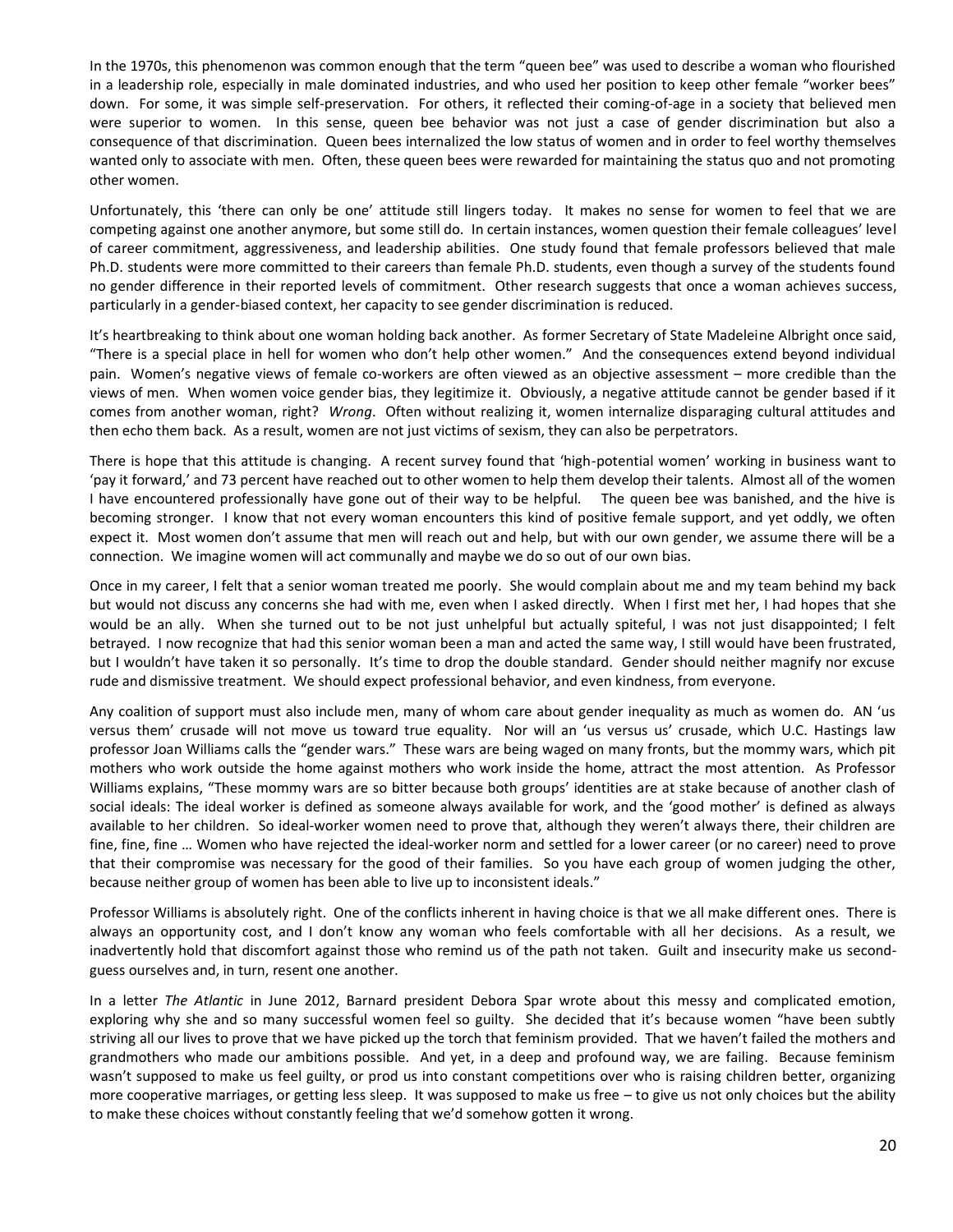We all want the same thing: to feel comfortable with our choices and to feel validated by those around us. So let's start by validating one another. Mothers who work outside the home should regard mothers who work inside the home as real workers. And mothers who work inside the home should be equally respectful of those choosing another option. We must work harder to rise above this. The gender wars need an immediate and lasting peace. True equality will be achieved only when we *all* fight the stereotypes that hold us back. Feeling threatened by others' choices pulls us all down.

The goal is to work toward a world where those social norms no longer exist. If more children see fathers at school pickups and mothers who are busy at jobs, both boys and girls will envision more options for themselves. Expectations will not be set by gender but by personal passion, talents and interests.

I am fully aware that most women are not focused on changing social norms for the next generation but simply trying to get through each day. Forty percent of employed mothers lack sick days and vacation leave, and about 50 percent of employed mothers are unable to take time off to care for a sick child. Only about half of women receive any pay during maternity leave. These policies can have severe consequences; families with no access to paid family leave often go into debt and can fall into poverty. Part-time jobs with fluctuating schedules offer little chance to plan and often stop short of the forty-hour week that provides basic benefits.

Too many work standards remain inflexible and unfair, often penalizing women with children. Too many talented women try their hardest to reach the top and bump up against systemic barriers. So many others pull back because they do not think they have a choice. All of this brings me back to Leymah Gbowee's insistence that we need more women in power. When leadership insists that these policies change, they will. Google put in pregnancy parking when I asked for it and it remains there long after I left. We must raise both the ceiling and the floor.

It's up to us to end the self-fulfilling belief that "women can't do this, women can't do that." Throwing up our hands and saying "It can't be done" ensures that it *never* will be done. I have written this book to encourage women to dream big, forge a path through the obstacles, and achieve their full potential. I am hoping that each woman will set her own goals and reach for them with gusto. And I am hoping that each man will do his part to support women in the workplace and in the home, also with gusto. As we start using the talents of the entire population, our institutions will be more productive, our homes will be happier, and the children growing up in those homes will no longer be held back by narrow stereotypes.

I know that for many women, getting to the top of their organizations is far from their primary focus. My intention is not to exclude them or ignore their valid concerns. I believe that if more women lean in, we can change the power structure of our world and expand opportunities for all. More female leadership will lead to fairer treatment for *all* women. Shared experience forms the basis of empathy and, in turn, can spark the institutional changes we need.

Critics have scoffed at me for trusting that once women are in power, they will help one another, since that has not always been the case. I'm willing to take that bet. The first wave of women who ascended to leadership positions were few and far between, and to survive, many focused more on fitting in than on helping others. The current wave of female leadership is increasingly willing to speak up. The more women attain positions of power, the less pressure there will be to conform, and the more they will do for other women. Research already suggests that companies with more women in leadership roles have better work-life policies, smaller gender gaps in executive compensation, and more women in mid-level management.

The hard work of generations before us means equality is within our reach. We can close the leadership gap *now*. Each individual's success can make success a little easier for the next. We can do this – for ourselves, for one another, for our daughters, and for our sons. If we push hard now, this next wave can be the last wave. In the future, there will be no female leaders. There will just be leaders.

We need to be grateful for what we have but dissatisfied with the status quo. This dissatisfaction spurs the charge for change. We must keep going.

The march toward true equality continues. It continues down the halls of governments, corporations, academia, hospitals, law firms, nonprofits, research labs, and every organization, large and small. We owe it to the generations that came before us and the generations that will come after to keep fighting. I believe women can lead more in the workplace. I believe men can contribute more in the home. And I believe this will create a better world, one where half our institutions are run by men and half our homes are run by men.

I look toward the world I want for all children – and my own. My greatest hope is that my son and my daughter will be able to choose what to do with their lives without external or internal obstacles slowing them down or making them question their choices. If my son wants to do the important work of raising children full-time, I hope he is respected and supported. And if